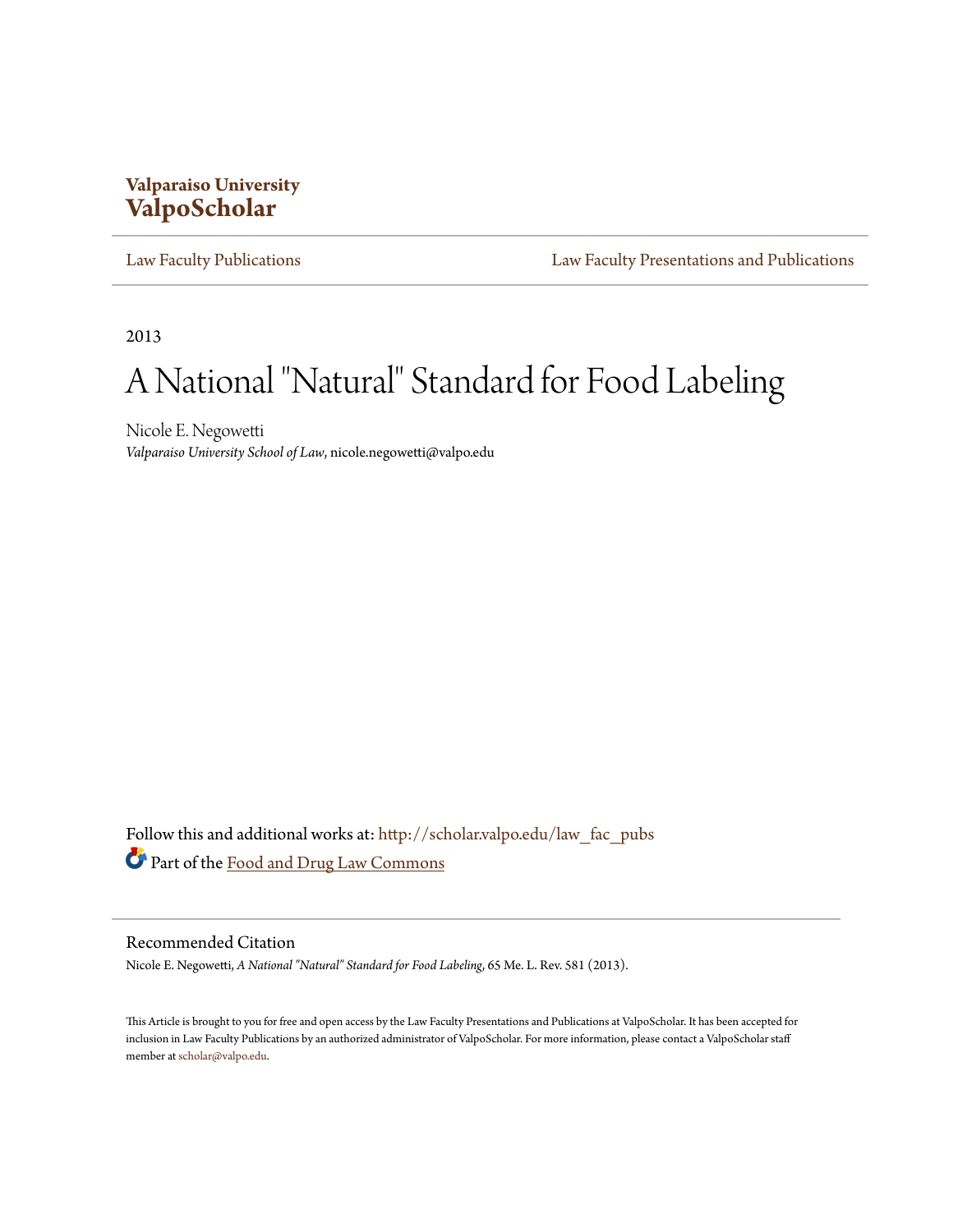# A NATIONAL "NATURAL" STANDARD FOR FOOD LABELING

## *Nicole E. Negowetti*

- I. INTRODUCTION
- II. REGULATORY ATTEMPTS TO DEFINE "NATURAL"
	- *A. FDA's Informal "Natural" Policy*
	- *1. FDA Enforcement: Warning Letters*
		- *<i>USDA's Attempts to Define "Natural"*
- III. EFFECTS OF THE INFORMAL "NATURAL" POLICIES
	- *A Consumer Expectations*
	- *B. Controversy in the Courts*
- IV. ACHIEVING A UNIFIED AND COMPREHENSIVE DEFINITION
	- *A. Processing of the Food Product*
	- *B. HFCS, GMOs, and Preservatives: Understanding Consumer Expectations*
	- *C. Detailed Criteria or More Descriptive Labels*
- V. CONCLUSION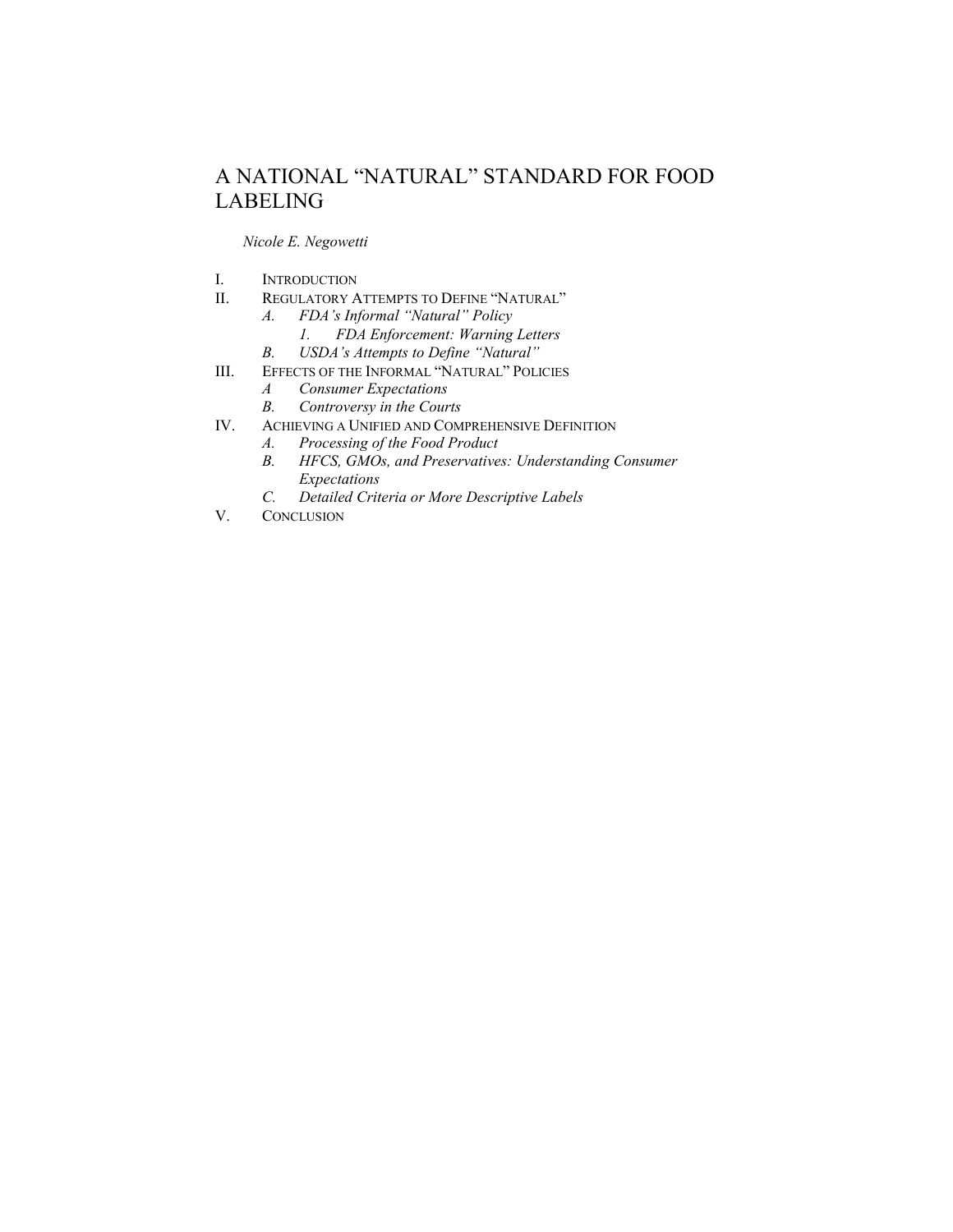# A NATIONAL "NATURAL" STANDARD FOR FOOD LABELING

*Nicole E. Negowetti\**

### I. INTRODUCTION

What do Juicy Juice fruit punch, SunChips, Nature Valley granola bars, and Skinny Girl Margaritas have in common? These products are all branded with the term "natural." From canned vegetables to cereals to soft drinks, the term "natural" has become one of the most common claims on foods, drugs, dietary supplements, and personal care products. The word "natural" on a label or in advertising brings to mind nature, and things that are pure, clean, healthy,  $\frac{1}{2}$  free of artificial additives,  $\frac{2}{3}$ and therefore safe, harmless, and beneficial to overall health.In 2011, "all-natural" was the second-most-used claim on new American food products.<sup>3</sup> The food industry's marketing of such products has been extremely successful. In 2009, sales of products with a "natural" claim reached \$22 billion,<sup>4</sup> and a recent study found that the "natural" claim is the most popular among consumers. When asked "which is the best description to read on a food label," 31% of consumers selected "100% natural" and 25% selected "all natural ingredients." 5

Although both the Food and Drug Administration (FDA) and U.S. Department of Agriculture (USDA) are statutorily mandated to protect consumer interests by prohibiting false and misleading labeling, both agencies have refused to formally

 <sup>\*</sup> Assistant Professor of Law, Valparaiso University Law School. I thank Whitney Dickison for her excellent research assistance.

 <sup>1.</sup> *Naturally Misleading: Consumers' Understanding of "Natural" and "Plant-Derived" Labeling Claims*, NAT'L CONSUMERS LEAGUE 4, http://www.nclnet.org/images/PDF/naturalsreport.pdf. The National Consumers League is America's oldest consumer organization, representing consumers and workers on marketplace and workplace issues since 1899.

 <sup>2.</sup> *Id.* at 5.

 <sup>3.</sup> Press Release, PR Newswire, New Mintel data highlights most frequent new product onpackage claims in food & beverage industry (June 11, 2012) (on file with author), *available at* http://www.prnewswire.com/news-releases/new-mintel-data-highlights-most-frequent-new-product-onpackage-claims-in-food--beverage-industry-158486945.html.

 <sup>4.</sup> A. Elizabeth Sloan, *Top Ten Food Trends*, INST. OF FOOD TECHNOLOGISTS (2011), http://www.ift.org/food-technology/past-issues/2011/april/features/food-trends.aspx?page=viewall (quoting Press Release, The Nielsen Co., U.S. Healthy Eating Trends: Part 1 Commitment Trumps the Economic Pinch (Jan. 26, 2010) (on file with author), *available at* 

http://blog.nielsen.com/nielsenwire/consumer/healthy-eating-trends-pt-1-commitment-trumps-theeconomic-pinch/).

 <sup>5.</sup> Press Release, The Shelton Group, National Survey: Green Is Official Mainstream- Consumers Are Confused, Skeptical About Products: Many believe 'Organic' is Just a Marketing Claim That Really Means 'More Expensive' (June 29, 2009), *available at*

http://www.sheltongroupinc.com/Shelton%20Eco%20Pulse%202011%20Press%20Release.pdf. In the most comprehensive consumer survey on natural labels in Europe, German company Kampffmeyer Food Innovation commissioned the Clean Label Study of 2012, results of which were released in November 2012. *See generally How to Make a Clean Label*, KAMPFFMEYER FOOD INNOVATION, http://kfi.kampffmeyer.com/cleanlabelreport/en/index.html (last visited Jan. 27, 2013). Of 4,000 people in eight European countries, 74% of respondents called "natural" foods products healthier, and 72% said they would pay a premium to get them. *Id.* at 60-61, 48.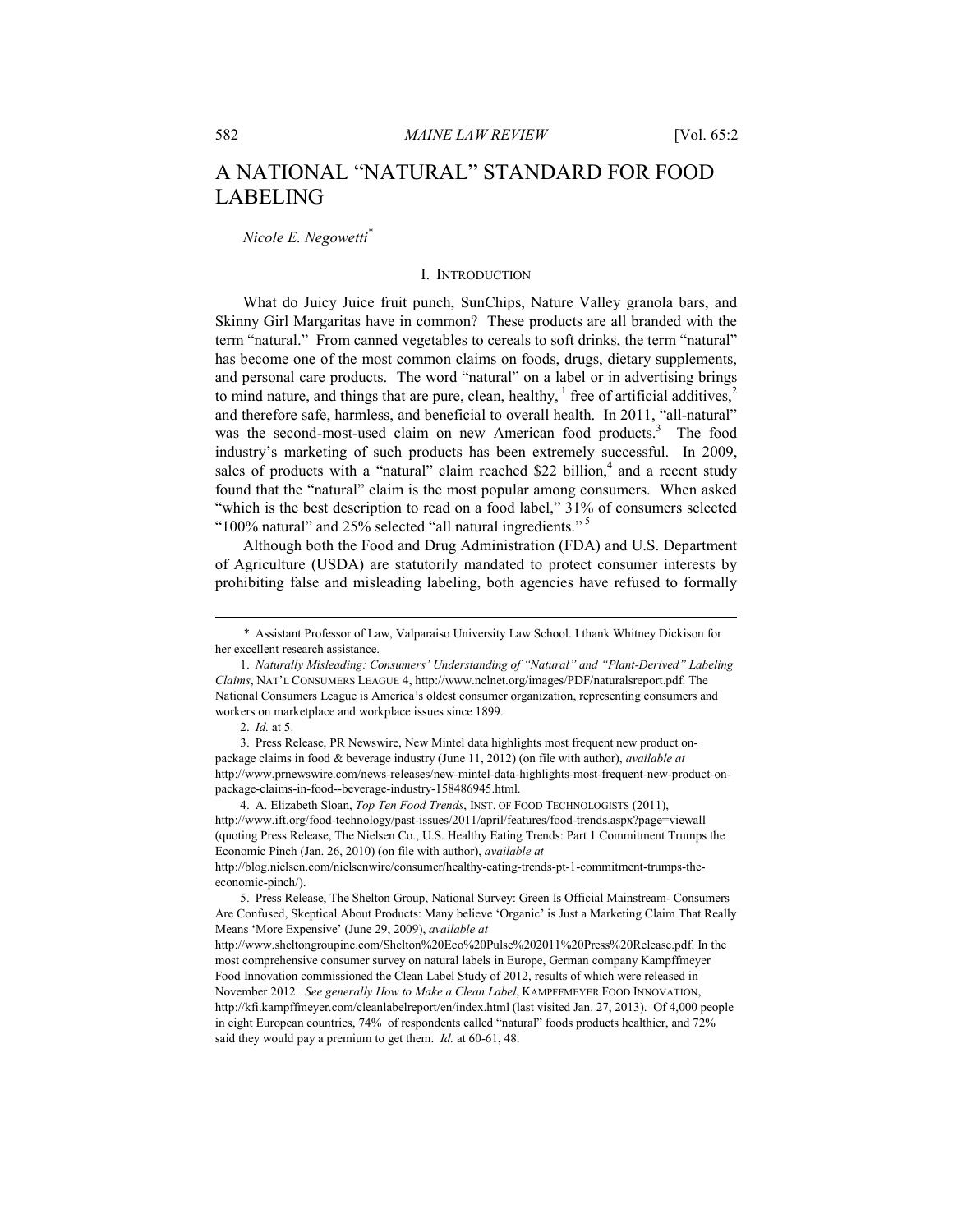define the term. As a result, food manufacturers have been free to use the term as they see fit. As the Food Marketing Institute  $(FMI)^6$  explains, the term "natural" "applies broadly to foods that are minimally processed and free of synthetic preservatives; artificial sweeteners, colors, flavors and other artificial additives; hydrogenated oils; stabilizers; and emulsifiers." However, this restrictive definition is merely aspirational. As a wave of recent lawsuits demonstrates, some food manufacturers have taken great liberties with their use of the term. Although the FDA has indicated that the issue is not a priority for the Agency because of limited resources and because there was not enough evidence that consumers were being misled,<sup>8</sup> this article demonstrates that the meaning of "natural" is of great significance in the marketplace, as indicated by the premium consumers are willing to pay for "natural" foods, recent polls demonstrating consumer concern and confusion over such claims, and an influx of recent lawsuits alleging that "natural" claims do not meet consumer expectations of natural ingredients or minimum processing.

As part of its 2006 petition for a Food and Drug Administration-approved "natural" definition, the Sugar Association commissioned Harris Interactive to conduct a telephone survey regarding the use of the term "natural" in food labeling. When asked whether "the government should provide regulations for food manufacturers to follow when food manufacturers make a natural claim on foods and beverages or do you think the government should not be involved in providing these types of regulations," 83% responded that the government should provide regulations.<sup>9</sup> The food industry also supports clearer guidance from the FDA. In 2011, FoodNavigator-USA/NutraIngredients-USA conducted an opinion survey of food companies, questioning whether a clearer definition of "natural" was needed for food marketing.10 The survey revealed that 63% of respondents wanted the FDA to implement a formal definition.<sup>11</sup> Less than  $1\%$  of respondents believed that the FDA's 1993 guidance was sufficient.<sup>12</sup> The ambiguity of the "natural" claim, coupled with its significance to consumers, has resulted in controversy over its use. This essay argues that a formal and uniform rule adopted and enforced by the FDA and USDA that defines "natural" would benefit consumers and food producers.

http://www.cspinet.org/new/pdf/sugar\_fda\_petition.pdf [hereinafter *Sugar Ass'n Petition*].

12. *Id.*

 <sup>6.</sup> FMI conducts programs in public affairs, food safety, research, education and industry relations on behalf of its 1,500 food retailers and wholesalers in the United States and around the world. *See generally* http://www.fmi.org/.

 <sup>7.</sup> *Natural and Organic Foods*, FOOD MKTG. INST. (2008), http://www.fmi.org/docs/mediabackgrounder/natural\_organic\_foods.pdf?sfvrsn=2.

 <sup>8.</sup> Lorraine Heller, *'Natural' Will Remain Undefined, Says FDA*, FOODNAVIGATOR-USA (Jan. 4, 2008), http://www.foodnavigator-usa.com/Financial-Industry/Natural-will-remain-undefined-says-FDA.

 <sup>9. ,</sup> *Citizen Petition re Definition of the term "Natural" for making claims on foods and beverages regulated by FDA*, SUGAR ASS'N 8-9 (Feb. 28, 2006),

 <sup>10.</sup> Elaine Watson, *Poll Results: We Need a Clearer Definition of Natural... and the FDA Should Come Up With It*, FOODNAVIGATOR-USA (Nov. 7, 2011), http://www.foodnavigator-

usa.com/Regulation/POLL-results-We-need-a-clearer-definition-of-natural-and-the-FDA-should-comeup-with-it. 11. *Id.*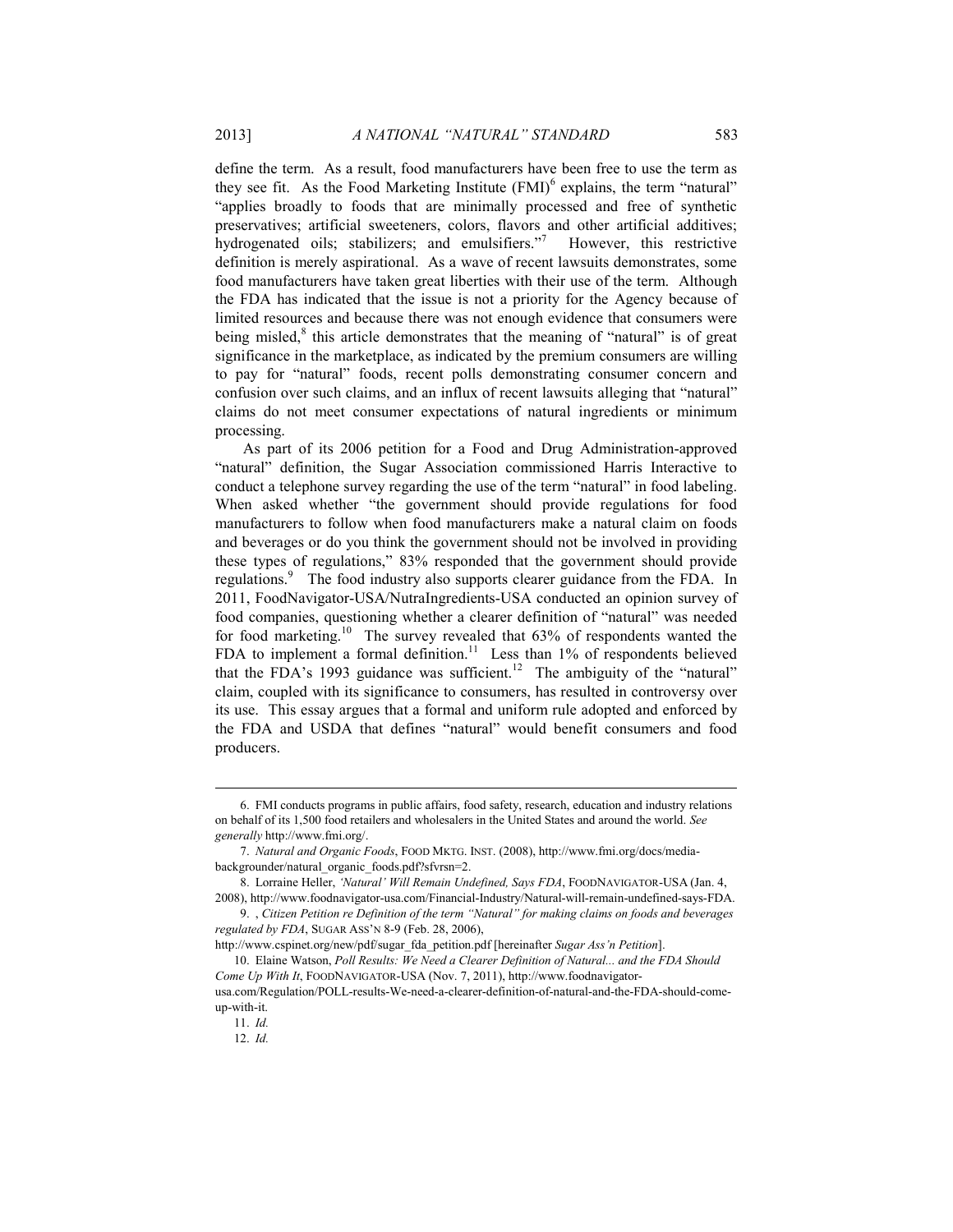#### 584 *MAINE LAW REVIEW* [Vol. 65:2

#### II. REGULATORY ATTEMPTS TO DEFINE "NATURAL"

Since the 1970s, several federal agencies have attempted to define "natural" as it relates to food. The Federal Trade Commission (FTC), which regulates the use of false and misleading advertising, was the first agency to undertake such an effort. In 1974, the FTC proposed the adoption of a rule establishing "natural" foods to be those which were minimally processed and free of artificial ingredients.13 However, in 1983 the FTC terminated its rulemaking, concluding that it was unable to establish a definition for "natural" due to the wide variety of products and industries involved in food production.14 As the FTC explained:

Quite aside from the significant difficulties that would be posed in enforcing this rule, a fundamental problem exists by virtue of the fact that the context in which "natural" is used determines its meaning. It is unlikely that consumers expect the same thing from a natural apple as they do from natural ice cream . . . . We should concentrate our resources on more serious consumer protection problems than addressing whether a claim that "milk is a [sic] natural," is deceptive.

The FTC has not attempted to address the "natural" issue since its aborted effort in 1983.

## *A. FDA's Informal "Natural" Policy*

The Federal Food, Drug, and Cosmetic Act (FDCA) of 1938 grants the FDA the power to "promulgate food definitions and standards of food quality."16 This power includes requiring nutritional labeling if the manufacturer makes nutritional or health claims about the product, such as "low fat" or "high in fiber." In response to growing concern about inconsistent and unclear terms used to describe nutrient content,<sup>17</sup> Congress enacted the Nutrition and Labeling Education Act (NLEA)<sup>18</sup> in 1990, which amended the FDCA for nearly all food products within the FDA's jurisdiction, to regulate health claims on food packaging, standardize nutrient content claims, and require that more detailed nutritional information be included on product labels.19 Although the NLEA required the FDA to set comprehensive standards for nutrition claims, such as "healthy"<sup>20</sup> and "low fat,"<sup>21</sup> as well as the other terms that regularly appear on food and beverage labels, "natural" food claims have escaped definition.

Although the FDA has seemed to recognize the importance of formally

 <sup>13.</sup> Termination of Proposed Trade Regulation; Rule on Food Advertising, 48 Fed. Reg. 23,270 (May 24, 1983). *See generally* 39 Fed. Reg. 39,842 (proposed Nov. 11, 1974); 40 Fed. Reg. 23,086- 23087 (proposed May 28, 1975).

 <sup>14.</sup> Termination of Proposed Trade Regulation; Rule on Food Advertising, 48 Fed. Reg. 23,270. 15. *Id.* 

 <sup>16.</sup> Fellner v. Tri-Union Seafoods, 539 F.3d 237, 251 (3d Cir. 2008) (citing 21 U.S.C. §§ 341, 346 (2006)).

 <sup>17.</sup> *See* Holk v. Snapple Beverage Corp., 575 F.3d 329, 332 (3d Cir. 2009).

 <sup>18.</sup> Nutrition Labeling and Education Act (NLEA) of 1990, Pub. L. No. 101-535, 104 Stat. 2353 (codified at 21 U.S.C. § 343 (1990).

 <sup>19.</sup> *The Impact of the Nutrition Labeling and Education Act of 1990 on the Food Industry*, 47 ADMIN. L. REV. 605, 606 (1995).

 <sup>20. 21</sup> C.F.R. §101.65(d)(2) (2003).

 <sup>21. 21</sup> C.F.R §101.13(e)(1) (2003).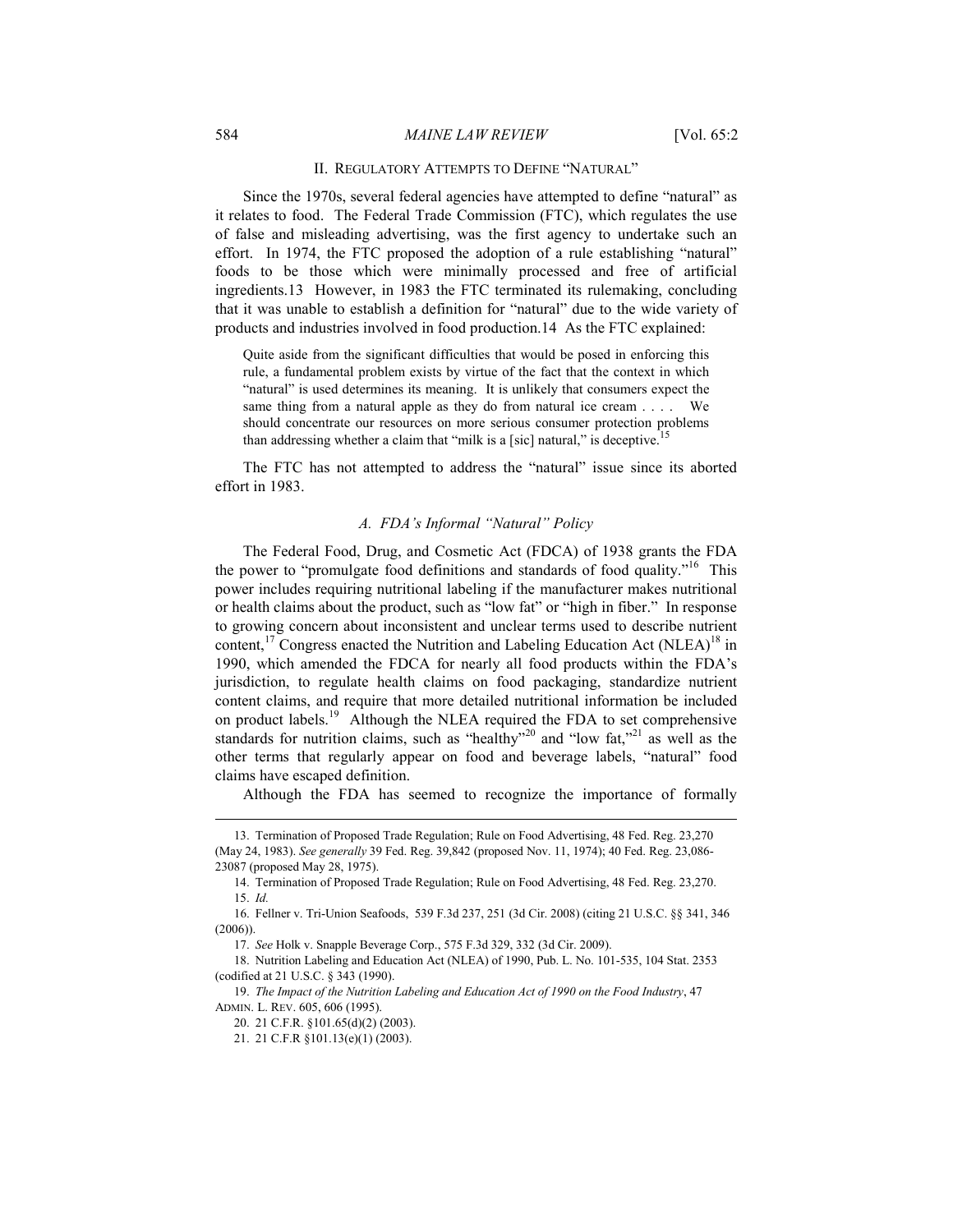defining this term and has recognized that an adequate definition could prevent consumer confusion and ambiguity, $^{22}$  the agency nevertheless has declined to adopt a formal definition. In 1991, it adopted an "informal policy," which states that "natural" means merely that "nothing artificial or synthetic (including colors regardless of source) is included in, or has been added to, the product that would not normally be expected to be there."<sup>23</sup> The policy carries only the weight of an advisory opinion, and it does not establish a legal requirement.<sup>24</sup> As the Third Circuit recently held, the FDA's definition of "natural" does not have the force of law.<sup>25</sup> The court's conclusion stemmed from the fact that (1) the FDA did not undertake a formal process or receive public input on the term; (2) the FDA admitted in 1993 that it was not officially defining the term because there were still many issues that the agency needed to consider before making a definition; (3) the FDA's enforcement letters to food and beverage manufacturers telling them to remove "natural" labels were insufficient to accord the policy the weight of federal law; and (4) the FDA reissued the preexisting "natural" policy after soliciting public comments, which proves that the agency did not take any of the comments it received into account.<sup>26</sup>

In 1993, when it initiated rulemaking to implement the NLEA, the FDA invited comments on a potential rule regarding the definition of "natural."<sup>27</sup> After receiving a variety of suggestions, from banning use of the term, to allowing free use of the term, to harmonizing a definition with the USDA, the FDA recognized that "use of the term 'natural' on [a] food label is of considerable interest to consumers and industry. . . .<sup>28</sup> However, it concluded that "[n]one of the comments provided FDA with a specific direction to follow for developing a definition" for the use of the word "natural."<sup>29</sup>

After reviewing and considering the comments, the agency continues to believe that if the term "natural" is adequately defined, the ambiguity surrounding use of this term that results in misleading claims could be abated. However, as the comments reflect, there are many facets to this issue that the agency will have to carefully consider if it undertakes a rulemaking to define the term "natural."<sup>30</sup>

The FDA concluded, "[b]ecause of resource limitations and other agency priorities, FDA is not undertaking rulemaking to establish a definition for 'natural' at this

 <sup>22.</sup> Food Labeling: Nutrient Content Claims; General Principles, Petitions, Definitions of Terms, 56 Fed. Reg. 60,421, 60,466 (proposed Nov. 27, 1991); Food Labeling: Nutrient Content Claims, General Principles, Petitions, Definition of Terms; Definitions of Nutrient Content Claims for the Fat, Fatty Acid, and Cholesterol Content of Food, 58 Fed. Reg. 2302, 2407 (Jan. 6, 1993) (to be codified at 21 C.F.R. pts. 5, 101).

 <sup>23.</sup> Food Labeling: Nutrient Content Claims, General Principles Petitions, Definition of Terms, 56 Fed. Reg. at 60,466.

 <sup>24. 21</sup> C.F.R. § 10.85(d), (e), (j) (1996).

 <sup>25.</sup> *See* Holk v. Snapple Beverage Corp., 575 F.3d 329, 342 (3d Cir. 2009).

 <sup>26.</sup> *Id.* at 340-41.

 <sup>27.</sup> Food Labeling: Nutrient Content Claims, General Principles, Petitions, Definition of Terms; Definitions of Nutrient Content Claims for the Fat, Fatty Acid, and Cholesterol Content of Food, 58 Fed. Reg. 2,302, 2,397 (Jan. 6, 1993).

 <sup>28. 58</sup> Fed. Reg. 2407 (Jan. 6, 1993).

 <sup>29.</sup> *Id.*

 <sup>30.</sup> *Id.*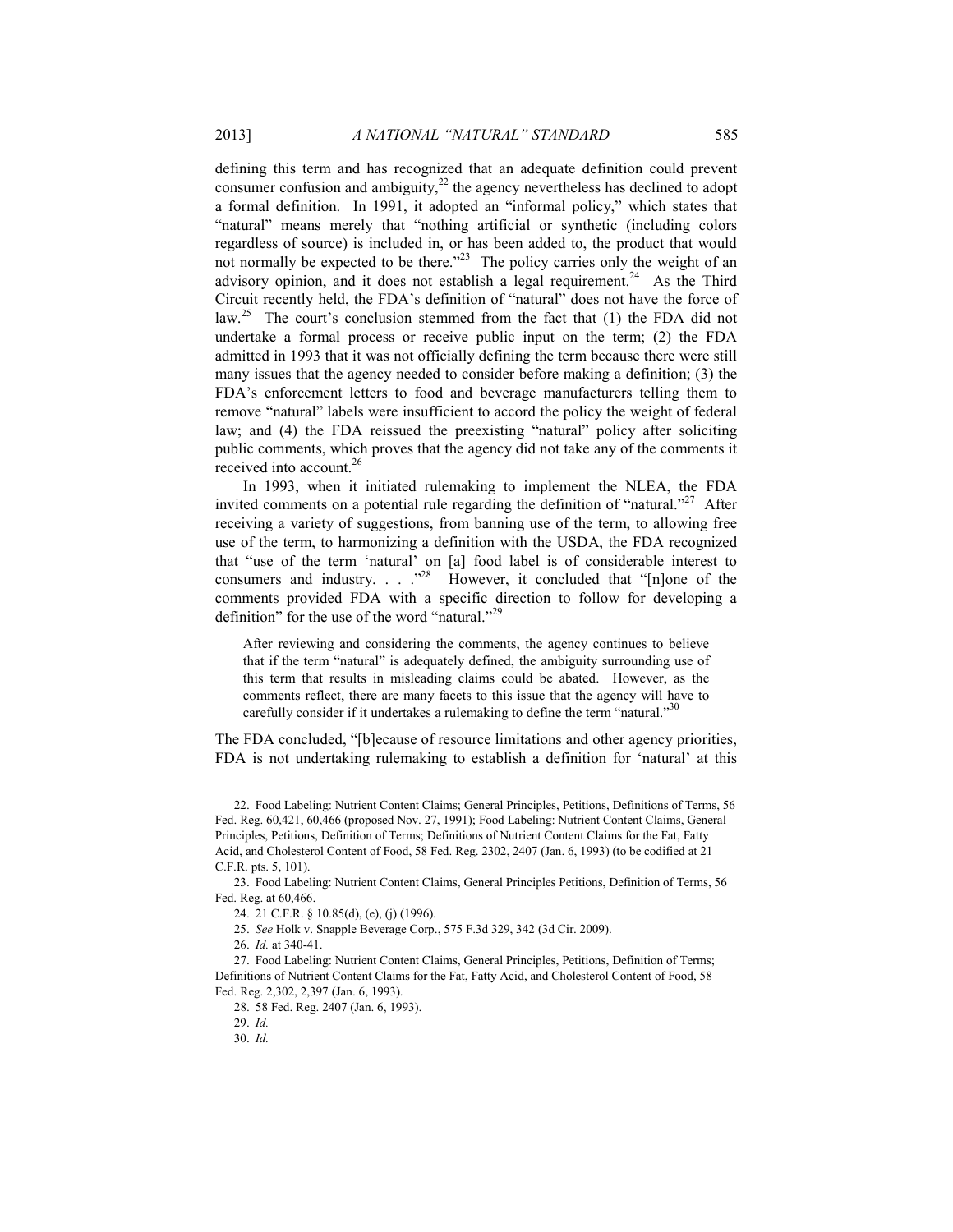time."<sup>31</sup> Instead, the FDA has maintained its informal policy.<sup>32</sup>

Over the following decade, as consumer interest in "natural" labels grew, the lack of a formal definition "engendered a great deal of ambiguity."<sup>33</sup> In 2006, the Sugar Association petitioned the FDA to "establish specific rules and regulations governing the definition of 'natural' before a 'natural' claim can be made on food and beverages regulated by the FDA."<sup>34</sup> The petition asserted that the development of new food technologies since the FDA last attempted to address the "natural" claim issue in the early 1990s warranted "strict [FDA] guidelines that ensure that 'natural' claims do not mislead the growing number of consumers who value and wish to purchase natural products."<sup>35</sup>

The Sugar Association asked the FDA to "maintain consistency across federal agencies and define the term 'natural' based on the definition provided in the USDA *Food Standards and Labeling Policy Book*."36 It proposed that "natural" be defined as "1) a food that does not contain anything artificial or synthetic and 2) a food or food ingredient is not more than minimally processed . . . . " $37$ "

The following year, the Sara Lee Corporation petitioned for the FDA to collaborate with the USDA's Food Safety and Inspection Service (FSIS) to create a uniform policy for the use of the term "natural."<sup>38</sup> Unlike the Sugar Association, Sara Lee advocated that a uniform definition be prescribed by policy rather by than formal regulation, on the basis that flexibility is required to evaluate use of certain ingredients.39 It proposed the following definition:

Use of the term "natural" may be used to describe a food or food ingredient that does not contain any artificial flavor or flavoring, coloring ingredient (regardless of source), or any artificial or synthetic ingredient that is included within or not normally expected to be in the product. The degree of processing necessary to produce the food or food ingredient should be considered in determining consumer expectation.<sup>40</sup>

Unsurprisingly, this manufacturer of packaged meats, baked goods, and coffee $41$ argued that "traditional preservative ingredients are consistent with 'natural' claims" because many natural preservatives are derived from "natural" ingredients, such as corn, plants, and animals, and these preservatives have "food safety benefit[s]."<sup>42</sup>

These petitions from Sara Lee and the Sugar Association did not prompt the FDA to take any new rulemaking or policy-amendment actions. Rather, in January

 <sup>31.</sup> *Id.*

 <sup>32.</sup> *See supra* note 23 & accompanying text.

 <sup>33.</sup> *Sugar Ass'n Petition*, *supra* note 9, at 3.

 <sup>34.</sup> *Id.* at 1.

 <sup>35.</sup> *Id.* at 4.

 <sup>36.</sup> *Id.* at 1.

 <sup>37.</sup> *Id.* at 4-5.

 <sup>38.</sup> Robert G. Reinhard, Sara Lee Corp., Citizen Petition Requesting FDA to Develop Requirements for the Use of the Term "Natural" Consistent with the USDA's FSIS 12 (Apr. 9, 2007), *available at* http://www.fda.gov/ohrms/dockets/dockets/07p0147/07p-0147-cp00001-02-vol1.pdf.

 <sup>39.</sup> *Id.* at 2, 10.

 <sup>40.</sup> *Id.* at 2.

 <sup>41.</sup> *Id.* at 1.

 <sup>42.</sup> *Id.* at 9.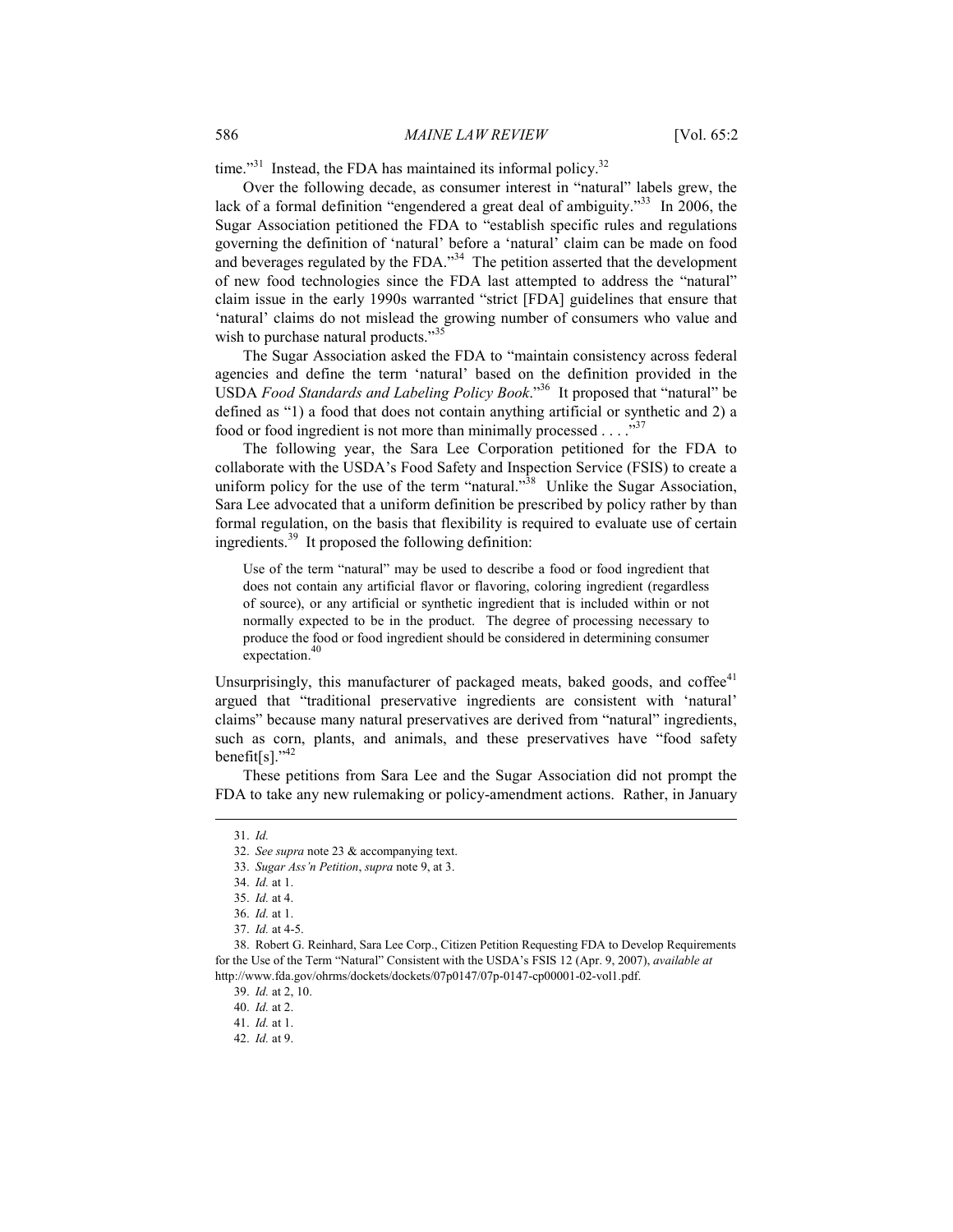2008, the supervisor of the Product Evaluation and Labeling team at the FDA's Office of Nutrition, Labeling and Dietary Supplements stated in a public interview that "the agency had not put the 'natural' issue on its priority list because there is not enough evidence that the current situation means consumers are being misled $^{7,43}$ 

In April 2008, the FDA added confusion regarding use of the term "natural" with respect to high fructose corn syrup (HFCS). In response to an inquiry from FoodNavigator-USA.com regarding whether HFCS could be considered a natural ingredient, the FDA stated that the use of the "synthetic fixing agents in the enzyme preparation, which is then used to produce HFCS, would not be consistent with our . . . policy regarding the use of the term 'natural.' Consequently, we would object to the use of the term 'natural' on a product containing HFCS  $\dots$ ."<sup>44</sup> Only three months later, in July 2008, the FDA amended its position. In a letter to the Corn Refiners Association, the FDA explained that it would not restrict the use of the term "natural" except on products with added color and synthetic substances and flavors.45 In doing so, the FDA would continue to adhere to its position that its "longstanding policy on the use of the term 'natural' is that 'natural' means that nothing artificial (including artificial flavors) or synthetic (including all color additives regardless of source) has been added to a food that would not normally be expected to be in the food."<sup>46</sup> Whether HFCS could be considered "natural" would depend on the manner in which the corn syrup was made, and products containing HFCS could carry a "natural" label when synthetic fixing agents were not in contact with the product during manufacturing:

[I]t is our understanding that the enzyme used to make HFCS is fixed to a column by the use of a synthetic fixing agent, gulataraldehyde. Any unreacted glutaraldehyde is removed by washing the column prior to the addition of the high dextrose equivalent corn starch hydrolysate, which undergoes enzymatic reaction to produce HFCS. Because the glutaraldehyde does not come into contact with the high dextrose equivalent corn starch hydrolysate, it would not be considered to be included in or added to the HFCS. Therefore, we would not object to the use of the term "natural" on a product containing the HFCS  $\ldots$ .<sup>47</sup>

The FDA further confused matters when it also stated that it would make determinations on a case-by-case basis, as opposed to adopting a consistent, uniform policy:

Consistent with our policy on the use of the term "natural," we have stated in the past that the determination of whether an ingredient would qualify for use of the

 <sup>43.</sup> Lorraine Heller, *'Natural' Will Remain Undefined, Says FDA*, FOOD NAVIGATOR-USA (Jan. 4, 2008), http://www.foodnavigator-usa.com/Financial-Industry/Natural-will-remain-undefined-says-FDA.

 <sup>44.</sup> Lorraine Heller, *FDA Comments on HFCS Spark Industry Opposition*, FOOD NAVIGATOR-USA (Apr. 3, 2008), http://www.foodnavigator-usa.com/Legislation/FDA-comments-on-HFCS-sparkindustryopposition.

 <sup>45.</sup> Letter from Geraldine A. June, Supervisor of the Prod. Evaluation and Labeling Team, FDA, Dep't of Health and Human Servs. (HHS), to Audrae Erickson, President of the Corn Refiners Ass'n (Jul. 3, 2008), *available at* http://www.corn.org/wp-content/uploads/2008/07/FDAdecision7-7-08.pdf.

 <sup>46.</sup> *Id.*

 <sup>47.</sup> *Id.*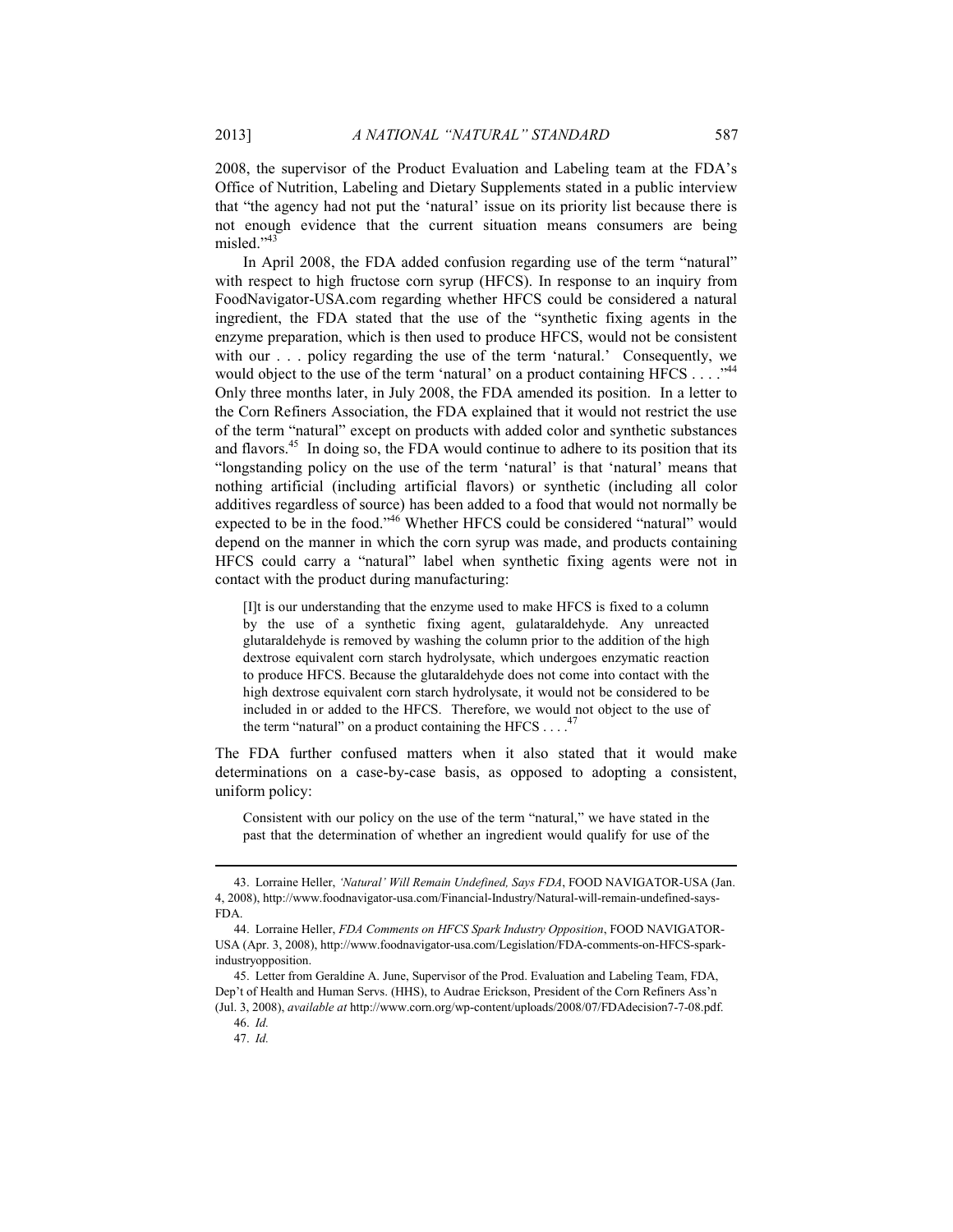term "natural" is done on a case-by-case basis. Further, ingredients with the same common or usual name may be formulated in different ways, where a food containing the ingredient formulated one way may qualify for the use of the term "natural" and another food containing the ingredient with the same common or usual name, which has been formulated in a different way may not be eligible for the use of the term "natural."<sup>48</sup>

The question of whether HFCS qualifies as a "natural" ingredient has found its way into the courts. In 2010, in a lawsuit against Snapple, the federal court in New Jersey certified to the FDA for administrative determination this very question.<sup>49</sup> On September 16, 2010, the FDA responded by letter and declined to provide the court with the requested guidance.<sup>50</sup> Stating that it would take two-to-three years to engage in a transparent proceeding to elicit the proper public participation, the FDA again cited its limited resources and more pressing food-safety concerns. It pointed out that "[c]onsumers currently receive some protection in the absence of a definition of 'natural' because the Federal Food, Drug, and Cosmetic Act and FDA's implementing regulations require that all ingredients used in a food be declared on the food's label."<sup>51</sup>

Most recently, the FDA, on its website, has provided consumers the following explanation of the meaning of "natural" food labels:

From a food science perspective, it is difficult to define a food product that is "natural" because the food has probably been processed and is no longer the product of the earth. That said, the FDA has not developed a definition for use of the term natural or its derivatives. However, the agency has not objected to the use of the term if the food does not contain added color, artificial flavors, or synthetic substances.<sup>5</sup>

#### *1. FDA Enforcement: Warning Letters*

Although FDA enforcement of "natural" claims has been limited, the FDA has issued publicly available warning letters to companies declaring that use of the term "all natural" is inappropriate if the product contains citric acid, calcium chloride, ascorbic acid, or potassium sorbate.<sup>53</sup> For example, on April 3, 2012, the

l

52. *What is the meaning of 'natural' on the label of food*, FDA,

 http://www.fda.gov/AboutFDA/Transparency/Basics/ucm214868.htm (last updated Apr. 4, 2012). 53. As of Dec. 10, 2012, the following warning letters have been issued to companies for

 <sup>48.</sup> *Id.* 

<sup>49</sup>*. Coyle v. Hornell Brewing Co.*, No. 08-CV-2797, 2011 WL 2147218, at \*1 (D.N.J. May 26, 2011).

 <sup>50.</sup> Letter from FDA to Judge Jerome B. Simandle (Sept. 16, 2010) *(on file with author).* 51. *Id.* 

misleading use of the term "natural": Warning Letter from FDA to Hirzel Canning Co., (Aug. 29, 2001) (Chopped tomato products not natural because products contain calcium chloride and citric acid), *available at* http://www.fda.gov/ICECI/EnforcementActions/WarningLetters/2001/ucm178343.htm; Warning letter from FDA to Richard Classey, Oak Tree Dairy Farm (Aug. 16, 2001) (Oaktree All Natural Lemonade misbranded because it contains potassium sorbate; All Natural Oaktree Real Brewed Ice Tea misbranded because it contains citric acid), *available at*

http://www.fda.gov/ICECI/EnforcementActions/WarningLetters/2001/ucm178712.htm; Warning Letter from FDA to Fresh Made Inc. (Oct. 16, 2007) (Happy Kids Strawberry Farmer's Cheese and Happy Kids Peach Farmer's Cheese products are misbranded because the products are labeled as "All Natural,"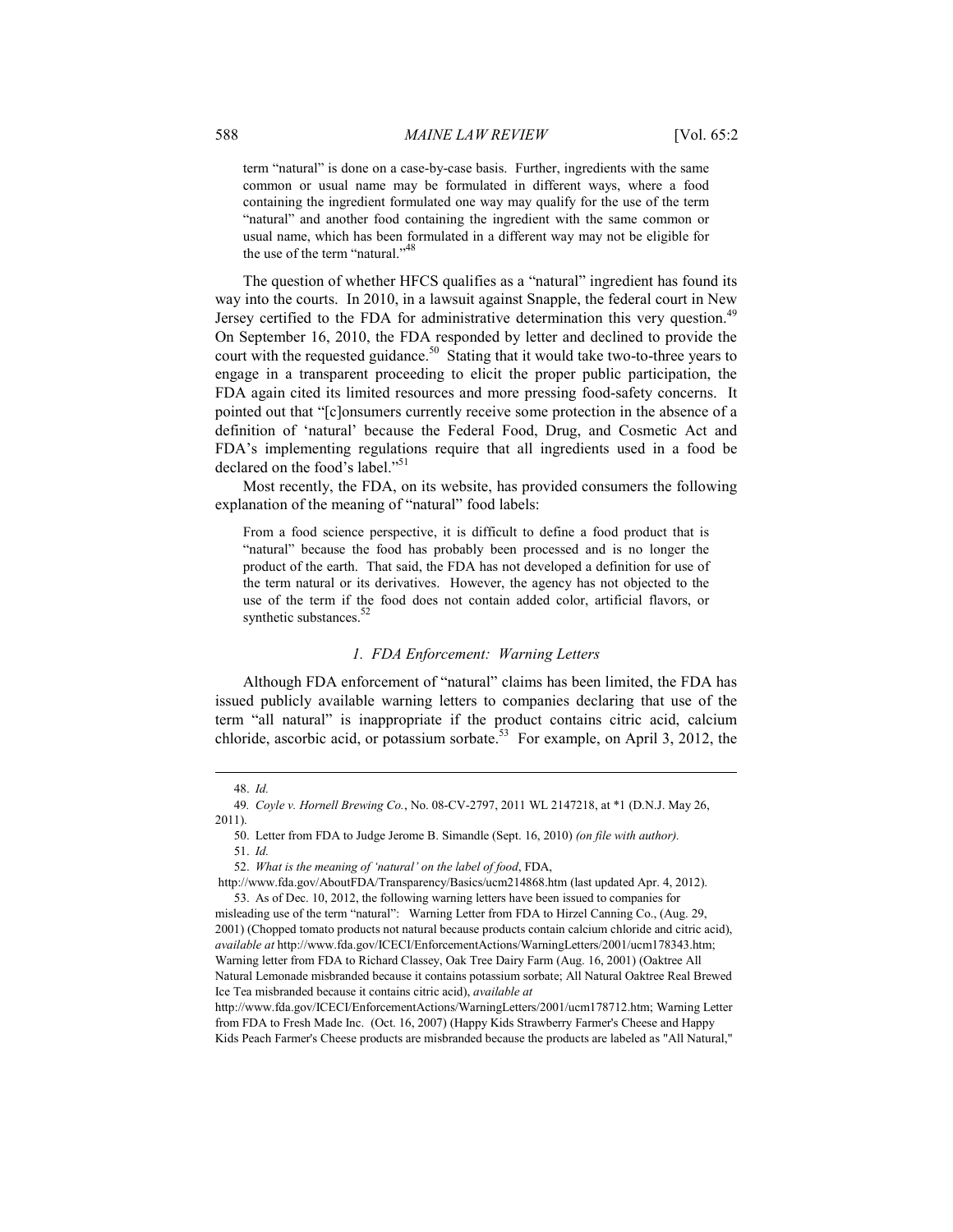FDA issued an import alert against an Israeli "berry juice," citing, among other things, its claim of "natural" despite the inclusion of sulfur dioxide.<sup>54</sup> In the letter, the FDA explained that although it "has not established a regulatory definition for the term natural[,]... the Agency has a long-standing policy that restricts the use of the term natural when a product is formulated with added color, synthetic substances, and flavors . . . that would not normally be expected to be in the food."55 Because the product contains "sulfur dioxide, which is listed in the ingredient statement as a preservative, . . . the product name can not [sic] include the term Natural."56 It remains to be seen whether the increase in warning letters directed at "natural" claims signals the FDA's interest in addressing this issue. However, until the FDA adopts a more formal policy or regulation on use of the term "*natural,"* it is unlikely that the warning letters represent a departure from the Agency's historical reluctance to address "natural" claims.

#### *B. USDA's Attempts to Define "Natural"*

The USDA, which regulates meat, poultry products, and "organic" products pursuant to the Organic Foods Production Act of  $1990$ ,<sup>57</sup> has implemented an informal policy regarding "natural" labeling since 1982. No formal rulemaking has

but in fact contain artificial coloring as defined in 21 CFR 101.22(a)(4)), *available at*

http://www.fda.gov/ICECI/EnforcementActions/WarningLetters/2007/ucm076542.htm; Warning Letter from FDA to Ninth St. Mgmt, Inc. (Aug. 13, 2009) (Cheese ravioli and lobster ravioli products had labels that stated "All Natural Ingredients," but then listed some synthetic substances in the products' ingredients), *available at*

http://www.fda.gov/ICECI/EnforcementActions/WarningLetters/ucm179558.htm; Warning Letter from FDA to Nestle U.S. (Dec. 4, 2009) (The principal display panels of Juicy Juice products identify the products as "Orange Tangerine" and "Grape," respectively, in large, bold lettering outlined in black; however, neither orange/tangerine juice nor grape juice is the predominant juice in the products. The statements "All Natural-100% Juice" in close proximity to the words "Orange Tangerine" or "Grape" and vignettes of oranges or grapes also may lead consumers to believe that the products are 100% orange/tangerine juice or 100% grape juice when, in fact, they are not), *available at*

http://www.fda.gov/ICECI/EnforcementActions/WarningLetters/2009/ucm194122.htm; Warning Letter from FDA to Shemshad Food Prod., Inc. (Mar. 11, 2011) (Lime Juice Natural product cited for natural claim because product had sodium benzoate 1% (chemical preservative)), *available at*

http://www.fda.gov/ICECI/EnforcementActions/WarningLetters/ucm247908.htm; Warning Letter from FDA to Bagels Forever, Inc. (July 22, 2011) (Blueberry bagel products deemed misbranded because label used the term "All Natural," when they were manufactured with infused wild dry blueberries that contain potassium sorbate (chemical preservative). Label also misleadingly made the claim "No Preservatives."), *available at*

http://www.fda.gov/ICECI/EnforcementActions/WarningLetters/ucm265756.htm; Warning Letter from FDA to Lebanese Arak, Corp. (Sept. 22, 2011) ("Sadaf Natural Lemon Juice" cited for natural claim because product contained sodium benzoate and sodium bisulfite (chemical preservatives)), *available at* http://www.fda.gov/ICECI/EnforcementActions/WarningLetters/2011/ucm274047.htm; Warning Letter from FDA to Alexia Foods, Inc. (Nov. 16, 2011) (Roasted Red Potatoes & Baby Portabella Mushrooms claimed to be "All Natural" but they contained "disodium dihydrogen pyrophosphate, which is a synthetic chemical preservative"), *available at*

http://www.fda.gov/ICECI/EnforcementActions/WarningLetters/2011/ucm281118.htm. 54. Warning Letter from FDA to Arza Winery LTD (Apr. 3, 2012), *available at*

http://www.accessdata.fda.gov/cms\_ia/importalert\_264.html.

 <sup>55.</sup> *Id.* 

 <sup>56.</sup> *Id.*

 <sup>57. 7</sup> U.S.C. § 6501 (2006).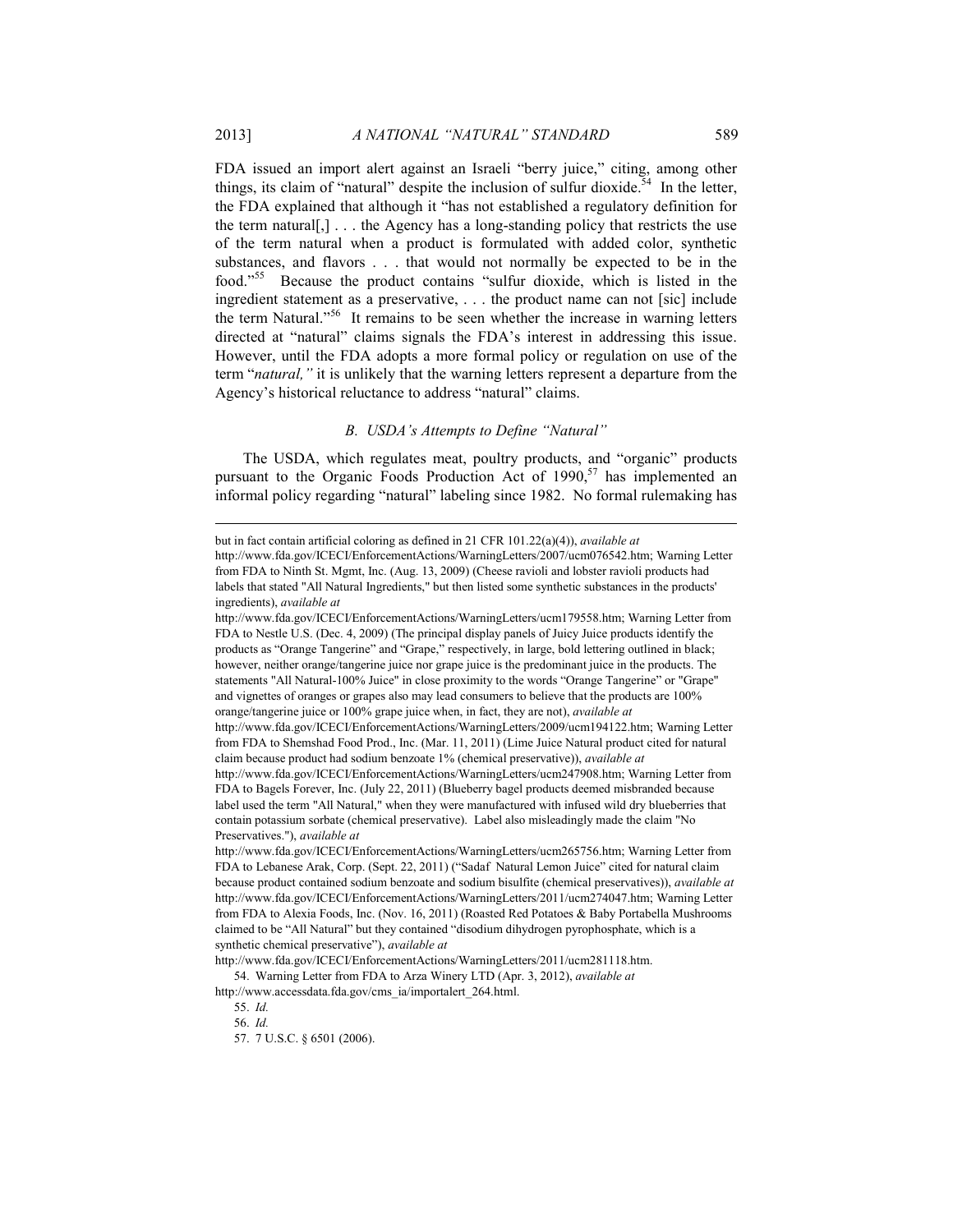been undertaken to establish a definition. Contained in its Policy Memorandum 55, the USDA's guidelines limit use of the term to those foods that contain no artificial ingredients and are minimally processed.58 This definition addresses only the ingredients and processes used to make meat or poultry products.<sup>59</sup> The Policy Memo acknowledges, however, that there are exceptions to this general view, and that the presence of an ingredient that has been more than minimally processed would not necessarily preclude a product from being promoted as "natural." The Policy permits exceptions on case-by-case and contextual bases if the proposed ingredient "would not significantly change the character of the product to the point where it could no longer be considered a natural product.<sup> $560$ </sup> In such cases, manufacturers must conspicuously identify the excepted ingredient on the label<sup>61</sup> (e.g., "all natural ingredients except dextrose, modified food starch, etc.").<sup>62</sup> For example, a "turkey roast" cannot be called a "natural" product if it contains beet coloring, but can still bear the statement "all natural ingredients."63 Policy Memo 55 further states that all products claiming to be "natural" or a "natural" food should be accompanied by a brief statement that explains what is meant by the term "natural" (i.e., that the product is a "natural" food because it contains no artificial ingredients and is only minimally processed).<sup>64</sup>

On October 9, 2006, Hormel Foods requested that the USDA institute rulemaking to establish a definition for "natural." In particular, it sought a

61. *Id.*

 <sup>58.</sup> *Food Standards and Labeling Policy Book*, FSIS, (Aug. 2005),

http://www.fsis.usda.gov/OPPDE/larc/Policies/Labeling\_Policy\_Book\_082005.pdf [hereinafter *Labeling Policy Book* \]. The Labeling Policy Book defines "natural" as meaning (1) the product does not contain any artificial flavor or flavoring, coloring ingredient, or chemical preservative (as defined in 21 CFR 101.22), or any other artificial or synthetic ingredient; and (2) the product and its ingredients are not more than minimally processed. Minimal processing may include: (a) those traditional processes used to make food edible or to preserve it or to make it safe for human consumption, e.g., smoking, roasting, freezing, drying, and fermenting, or (b) those physical processes which do not fundamentally alter the raw product and/or which only separate a whole, intact food into component parts, e.g., grinding meat, separating eggs into albumen and yolk, and pressing fruits to produce juices. *Id.* The Policy Book contains additional directives on the use of the term "natural," requiring the label to be "accompanied by a brief statement which explains what is meant by the term," and provides additional guidance regarding what forms of processing are too "severe" to be considered minimal. *Id.* Although the August 2005 edition provided that sugar, sodium lactate, and natural flavors from oleoresins are acceptable in "natural" foods, the use of sodium lactate is now considered on a case-by-case basis. *See id.*

 <sup>59.</sup> The FSIS definition of "natural" does not provide guidelines for how an animal can or should be raised. On January 21, 2009, the Agricultural Marketing Service (AMS) division of the USDA released the voluntary "Standards for Livestock and Meat Marketing Claims, Naturally Raised Claim for Livestock and the Meat and Meat Products Derived From Such Livestock" that allows for third-party verification of these claims. *See* 74 Fed. Reg. 12 (Jan. 21, 2009), *available at* http://www.ams.usda.gov/AMSv1.0/getfile?dDocName=STELPRDC5075017.("Naturally-raised," according to AMS, means that an animal has not received antibiotics or hormones, and that no animal byproducts have been used in animal feed). *Id.* This essay's scope is limited to a discussion only of the term "natural."

 <sup>60.</sup> *Labeling Policy Book*, *supra* note 58.

 <sup>62.</sup> Product Labeling: Definition of the Term "Natural", 71 Fed. Reg. 70,504 (Dec. 5, 2006).

 <sup>63.</sup> A. Bryan Endres, *United States Food Law Update: Labeling Controversies, Biotechnology* 

*Litigation, and the Safety of Imported Food*, 3 J. FOOD L. & POL'Y 253, 263 (2007).

 <sup>64.</sup> Product Labeling: Definition of the Term "Natural", 71 Fed. Reg. at 70,504.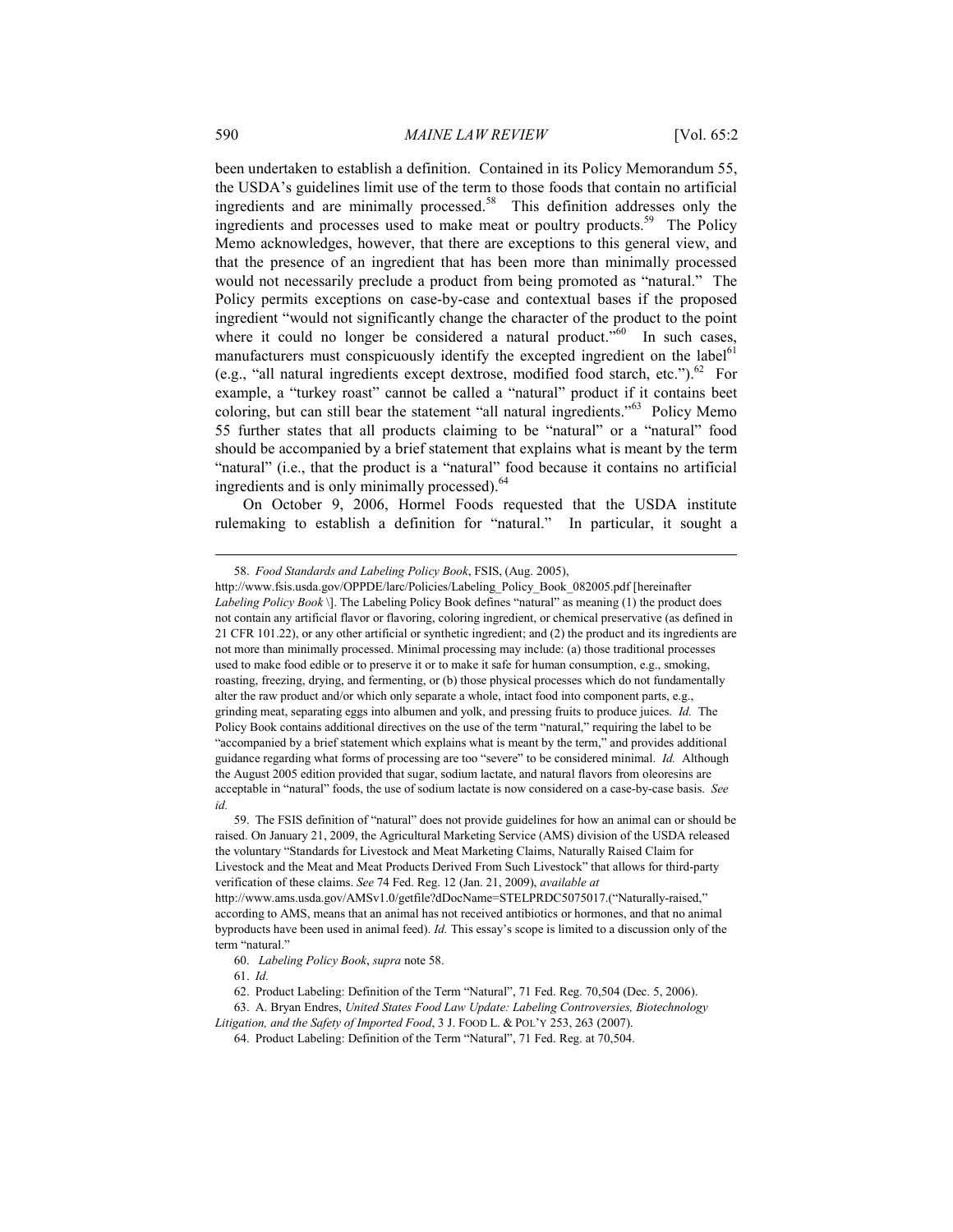regulation that would prohibit exceptions for specific chemical preservatives and synthetic ingredients. A public hearing was held on the petition in December 2006<sup>65</sup> to discuss certain issues raised by the Hormel petition, including consumer expectations of a "natural" label, the types of food processing methods commonplace today versus twenty-four years ago when the policy on "natural" claims was established, and whether a "minimally processed" standard should remain a requirement of the "natural" label.<sup>66</sup> The public hearing also sought to address whether ingredients or processes that would otherwise disqualify a product from bearing the "natural" label but would enhance food safety—for example, sodium lactate or high-pressure processing—should be excepted.<sup>67</sup> The public comments submitted to the Food Safety Inspection Service (FSIS)<sup>68</sup> expressed a wide variety of concerns. For example, some comments highlighted the inconsistency that has resulted from the case-by-case determinations<sup>69</sup> and stressed the value of predictability and transparency of FSIS's decision-making.<sup>70</sup>

 In September 2009, FSIS issued an Advance Notice of Proposed Rulemaking, which is a continuation of the USDA's December 2006 request concerning use of the term "natural" in labeling for meat and poultry products. In its notice of proposed rulemaking, the USDA explained that:

The comments indicated there is an overall lack of consensus on both the general or common understanding of what the claim "natural" means to the industry and to the public and on the approach that FSIS should take to address issues associated with the use of "natural" on claims on the labels of meat and poultry products.<sup>71</sup>

The FDA has taken no further action since its 2009 request for comments.

#### III. EFFECTS OF THE INFORMAL "NATURAL" POLICIES

In sum, U.S. agencies have refused to formalize a definition of "natural," claiming (1) the task is too challenging,<sup>72</sup> (2) a lack of resources and other

Comments, Docket No. FSIS-2006-0400: Product Labeling: Definition of the term "Natural," (Mar. 5, 2007), *available at* http://www.fsis.usda.gov/OPPDE/Comments/2006-0040/2006-0040-25.pdf.

 <sup>65.</sup> Food Safety Inspection Serv. (FSIS), Transcript of Public Meeting, Product Labeling: Definition of the Term "Natural" 1 (Dec. 12, 2006), *available at*

http://www.fsis.usda.gov/PDF/Natural\_Claims\_Transcripts.pdf#page=16.

 <sup>66.</sup> Product Labeling: Definition of the Term "Natural", 71 Fed. Reg. at 70,504.

 <sup>67.</sup> *Id.*

 <sup>68.</sup> Product Labeling: Definition of the Term "Natural," 72 Fed. Reg. 2,257 (Jan. 18, 2007). The comments can be found at

http://www.fsis.usda.gov/Regulations & Policies/2006 Notices Index/index.asp#Labeling. 69. *See* Letter from Barbara K. Negron, President, N. Am. Natural Casing Ass'n, to FDA,

 <sup>70.</sup> *See* Letter from Robert G. Reinhard, Dir. Food Safety/Regulatory, Sara Lee Food & Beverage Corp., to FDA, Citizen Petition: requesting the Food Safety & Inspection Service to Develop requirements for the Use of the Term "Natural" Consistent with the Food & Drug Administration, (Mar. 5, 2007), *available at* http://www.fsis.usda.gov/OPPDE/Comments/2006-0040/2006-0040-24.pdf [hereinafter Sara Lee Petition].

 <sup>71.</sup> Product Labeling: Use of the Voluntary Claim "Natural" in the Labeling of Meat and Poultry Products, 74 Fed. Reg. 46,953 (Sept. 14, 2009) (to be codified at 9 CFR pts. 317 and 381).

 <sup>72.</sup> *See supra notes* 50-51 and accompanying text.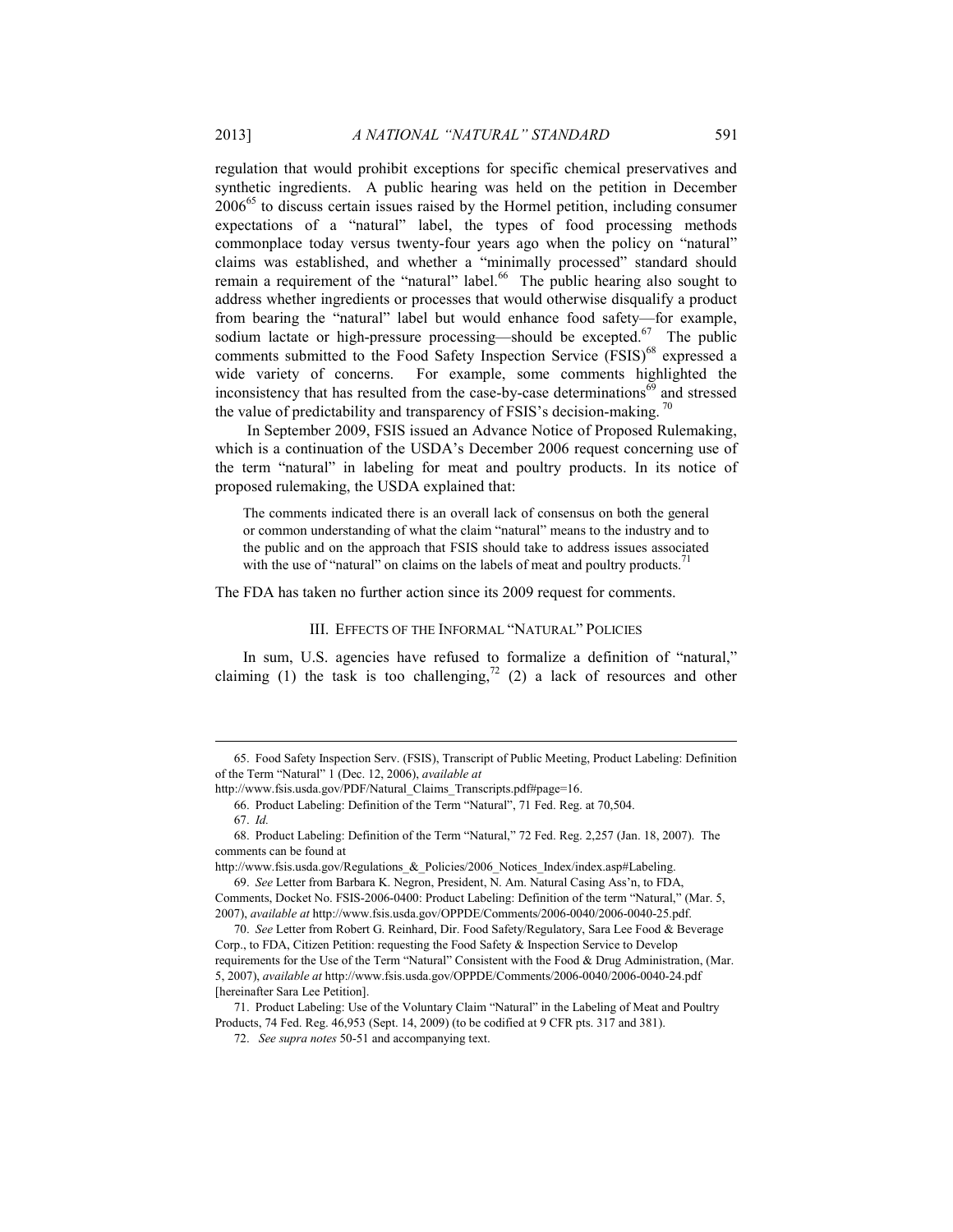priorities, $^{73}$  and (3) "there is not enough evidence that the current situation means consumers are being misled."<sup>74</sup> Although the FTC, FDA, and USDA have identified valid concerns regarding the difficulties of formally defining the term "natural," consumers are reasonably confused about the meaning of the word on products, and the food industry is clamoring for consistent and uniform standards for FDA and FSIS-regulated products. The Grocery Manufacturing Association has commented that because such regulatory agencies have not clarified the term, food products are subject to the agencies' "best current thinking of what constitutes truthful labeling."<sup>75</sup>

Informal policies that differ by each agency have created uncertainty for both consumers and for the food industry. As Sara Lee stated in its petition to the FDA, the value of a unified policy is evident from the significant number of FDAregulated foods and ingredients that are used in FSIS-regulated products.<sup>76</sup> An FDA-regulated food that could be sold and used with a meat or poultry product, such as mashed potatoes in a frozen dinner that contains chicken, should be subject to only one definition of "natural."<sup>77</sup> It is unlikely that consumers would differentiate between foods subject to the different agencies' jurisdictions, and understand that "natural" could be regulated pursuant to different standards.<sup>78</sup> Predictability and consistency will also benefit food marketers. As the FSIS stated when it adopted regulations parallel to those of the FDA-regulated foods under the Nutrition Labeling and Education Act of 1990 (NLEA), "[h]armonization will ensure consistency of format and content for consumers and, thereby, will encourage use of the new labels, while minimizing the cost of compliance on the food industry."79 The FDA, for its part,

[r]ecognizes the need for consistency between the FDA and FSIS in the development and implementation of food standards that set forth minimum composition requirements. The agency believes that manufacturers will be better able to comply with the requirements of both agencies if similar approaches are used. Thus, to the extent possible, one of the agency's goals is to harmonize its regulations with those of the  $F SIS$ .

 <sup>73.</sup> Food Labeling: Nutrient Content Claims, General Principles, Petitions, Definition of Terms; Definitions of Nutrient Content Claims for the Fat, Fatty Acid, and Cholesterol Content of Food, 58 Fed. Reg. 2,407 (Jan. 6, 1993) (to be codified at 21 CFR pts. 5 and 101) ("Because of resource limitations and other agency priorities, FDA is not undertaking rulemaking to establish a definition for "natural" at this time.").

 <sup>74.</sup> *See* Lorraine Heller, *'Natural' Will Remain Undefined, Says FDA*, FOODNAVIGATOR-USA, (Jan. 4, 2008), http://www.foodnavigator-usa.com/Financial-Industry/Natural-will-remain-undefinedsays-FDA (FDA representative Geraldine June's statement to the publication).

 <sup>75.</sup> Press Release, Inst. of Food Technologists, Is There a Definition for Natural Foods?, (June 30, 2008), *available at* http://www.amfe.ift.org/cms/?pid=1000744.

 <sup>76.</sup> *See* Letter from Robert G. Reinhard to FDA, *supra* note 70, at 3.

 <sup>77.</sup> *Id.* at 5.

 <sup>78.</sup> *Id.* at 3.

 <sup>79.</sup> Nutrition Labeling of Meat and Poultry Products, 58 Fed. Reg. 632, 637 (Jan. 6, 1993) (to be codified at 9 CFR pts. 317, 320, and 381); *see also* Sara Lee Petition, *supra* note 70, at 3-5 for a summary of the FDA and FSIS's history of developing consistent labeling policies and requirements.

 <sup>80.</sup> Food Standards of Identity, Quality and Fill of Container; Common or Usual Name Regulations; Request for Comments on Existing Regulations60 Fed. Reg. 67492, 67502 (proposed Dec. 29, 1995) (to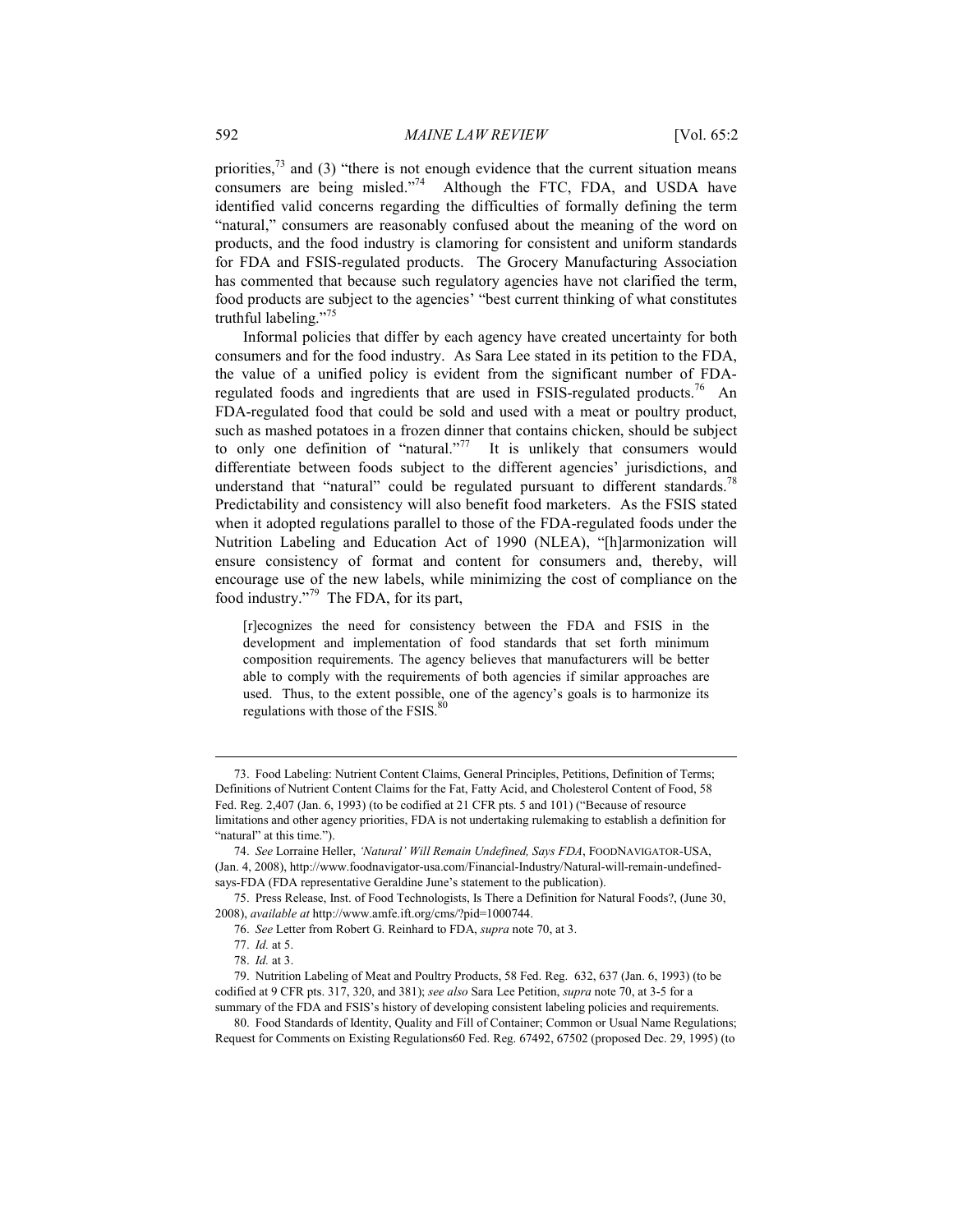If two companies are using the label on similar or different products, the term "natural" should have the same meaning. As the FTC noted in comments to the FDA, "a consistent and coherent federal policy on food marketing is also important to protect consumers, to avoid conflicting legal standards, and to help stimulate competition to improve products so consumers can improve their diets."<sup>81</sup>

A formal, unified definition is necessary because otherwise, the issue will be up to the manufacturers or the courts to decide, resulting in an even more fractured landscape. "[I]ndividual retailers have come up with their own rules for suppliers, which are slightly different, from Whole Foods Market $82$  to Costco or Trader Joe's."83 As the Third Circuit recently held, the FDA's informal "natural" policy does not preempt lawsuits alleging deceptive business practices and false advertising.<sup>84</sup> Therefore, inconsistency across different jurisdictions is possible, which would certainly create an issue for food manufacturers that sell food across state borders. Without a consistent definition for food manufacturers to rely upon, some companies face unfair competition from other companies that adopt looser standards for products they call "natural." Misuse of the term impacts the food companies that are truly committed to producing "natural" food products. For example, a 2011 report compares organic cereals and granolas with cereals labeled "natural."<sup>85</sup> The report documents that some cereal companies that started out organic, and built consumer loyalty as organic brands, switched to conventional "natural" ingredients without changing their packaging or marketing while continuing to charge customers as much as or more than many certified organic competitors.<sup>86</sup>

 81. Press Release, Fed. Trade Comm'n, FTC Chairman Steiger Discusses Food Advertising: Announces Staff Comments to FDA on Proposed Food Label Regs, in Remarks Before Advertising Agencies (Feb. 25, 1992) *available at* http://www.ftc.gov/opa/predawn/F93/steiger-ad.htm.

 82. *See List of Prohibited Ingredients* WHOLE FOODS, http://www.wholefoodsmarket.com/aboutour-products/quality-standards/unacceptable-ingredients-food (last visited Feb. 5, 2013).

 83. Elaine Watson, *Industry Should Develop Working Definition of 'Natural' if FDA Won't, Expert*, FOODNAVIGATOR-USA (Oct. 25, 2011), http://www.foodnavigator-usa.com/Market/Industry-shoulddevelop-working-definition-of-natural-if-FDA-won-t-expert.

 84. *See* Holk v. Snapple Beverage Corp., 575 F.3d 329, 340 (3d Cir. 2009); *see also* Adam C. Schlosser*, A Healthy Diet Of Preemption: The Power of the FDA and The Battle Over Restricting High Fructose Corn Syrup From Food and Beverages Labeled 'Natural'*, 5 J. Food L. & Pol'y 145, 149-66 (2009) (discussing preemption issued in state tort claims cases attempting to exclude HFCS from foods and beverages labeled "natural").

 85. *See generally* Charlotte Vallaeys, Mark Kastel, Will Fantle, Lynn Buske, *Cereal Crimes: How "Natural" Claims Deceive Consumers and Undermine the Organic Label—A Look Down the Cereal and Granola Aisle* THE CORNUCOPIA INSTITUTE (Oct. 2011),, http://cornucopia.org/cerealscorecard/docs/Cornucopia\_Cereal\_Report.pdf.

 86. *Id.* at 11. For example, in 2008, the company that owned the Peace Cereal brand, Golden Temple, switched from organic to cheaper conventional ingredients, without lowering its prices. At the time of the switch, the company also did not change its barcode or package design, other than eliminating the USDA Organic seal and the word "organic" from its cereal boxes. *Id.* Some retailers continued to use "organic" in-store shelf tags for Peace Cereal—until Cornucopia publicized its findings showing widespread mistakes. *Id.* The Cornucopia Institute filed a complaint with the Federal Trade Commission, alleging that Hearthside Food Solutions, which manufactures Peace Cereal, is misleading consumers by suggesting that its "natural" breakfast cereals are grown and processed without pesticides.

be codified at 21 CFR pts. 102, 130, 131, 133, 135, 136, 137, 139, 145, 146, 150, 152, 155, 156, 158, 160, 161, 163, 164, 165, 166, 168, and 169).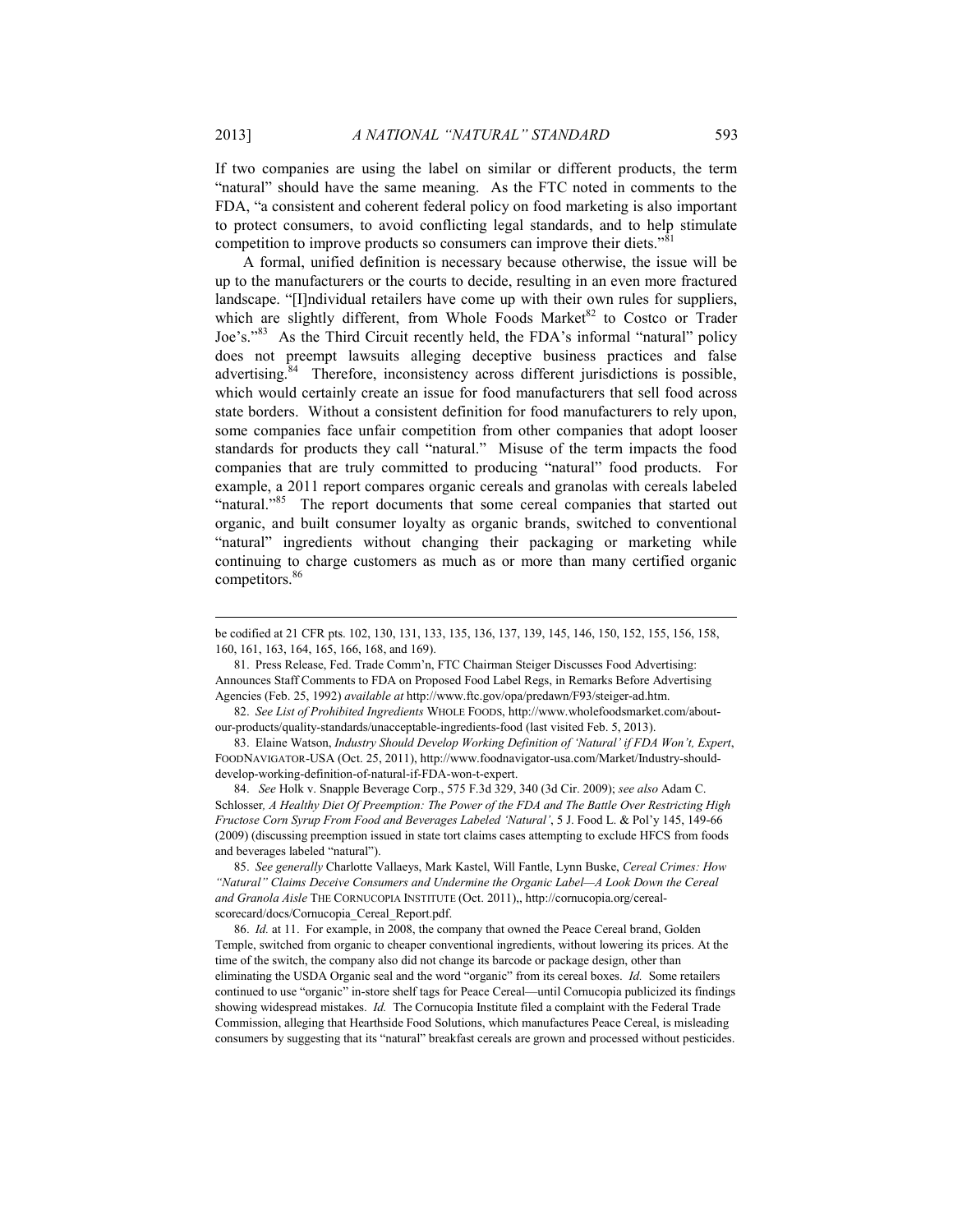As the FSIS and FDA have recognized, the agencies' longstanding policies on "natural" claims have been challenged by advances in food processing and in packaging methods.<sup>87</sup> The USDA's case-by-case exceptions to its general policy regarding "natural" labeling have resulted in the label being used in a misleading manner.<sup>88</sup> For example, Hormel's "Natural Choice 100% Natural Deli Turkey" lists the following ingredients: "turkey breast meat, water, salt, turbinado sugar, carageenan (from seaweed), baking soda, natural flavoring and lactic acid starter culture (not from milk)."89 That kind of highly processed product barely resembles the turkey that a consumer would cook and slice at home, although the USDA permits other poultry and meat products to be labeled "100% Natural" or "All Natural" even if they contain added chicken or beef broth, which can raise the water and sodium content of the product to decidedly unnatural levels.  $90$ Furthermore, the FDA's 1993 policy addressing "added color, artificial flavors or synthetic substances" does not resolve issues regarding HFCS, enriched flour, modified starch, partially hydrogenated vegetable oils, organic solvents such as hexane for extracting certain ingredients, genetically engineered ingredients, and pesticides. A definition by the FDA and USDA must account for these food innovations. As indicated in recent consumer and industry surveys, as well as a proliferation of recent lawsuits (discussed *infra*) alleging misleading labeling and advertising, the "natural" controversy has become too important for the FDA and USDA to ignore.

#### *A. Consumer Expectations*

As the Sugar Association contended in its petition to the FDA, consumers' inherent lack of knowledge about food ingredients, food technology, food ingredient terminology, and marketing claims places them at a disadvantage when trying to evaluate when a product or ingredient is "natural."<sup>91</sup> For this reason, consumers should be able to rely on the oversight of regulatory agencies to provide food manufacturers with clear and concise regulations. Although use of the term has been shown to significantly influence food purchases, consumers are thoroughly confused about the meaning of "natural" claims on products.

*See* Press Release, The Cornucopia Institute, Organic Industry Watchdog Files Complaint with the Federal Trade Commission (Feb. 18, 2011), *available at* http://www.cornucopia.org/2011/02/peacecereal-illegally-misleading-consumers/; Press Release, The Cornucopia Institute, Major Agribusinesses Competing with Organics on the Cheap, "Natural" Food Products with Toxic Chemicals and GMOs Deceiving Consumers (Oct. 12, 2011), *available at* http://www.cornucopia.org/2011/10/cerealcrimespressrelease/*.*

 <sup>87.</sup> *See supra* notes 65-66 and accompanying text.

 <sup>88.</sup> *See* BRUCE SILVERGLADE &ILENE RINGEL HELLER, CTR. FOR SCI. IN THE PUB. INTEREST, FOOD LABELING CHAOS pt. X-4 (2010), *available at* 

http://www.cspinet.org/new/pdf/food\_labeling\_chaos\_report.pdf.

 <sup>89.</sup> *Id.* 

 <sup>90.</sup> For example, Tyson's 100% All Natural Chicken Wing Sections, contain up to 12% chicken broth, or, as the label states "up to 12% Natural Chicken Broth." *Id*. Safeway brand boneless/skinless chicken thighs and breasts have 330 mg of sodium per/100 g and Shady Brook Farms young turkey breast with broth contains 304 mg of sodium per 100 g. *Id.* Both products contain up to 15% added broth. *Id.*

 <sup>91.</sup> *Sugar Ass'n Petition*, *supra* note 9.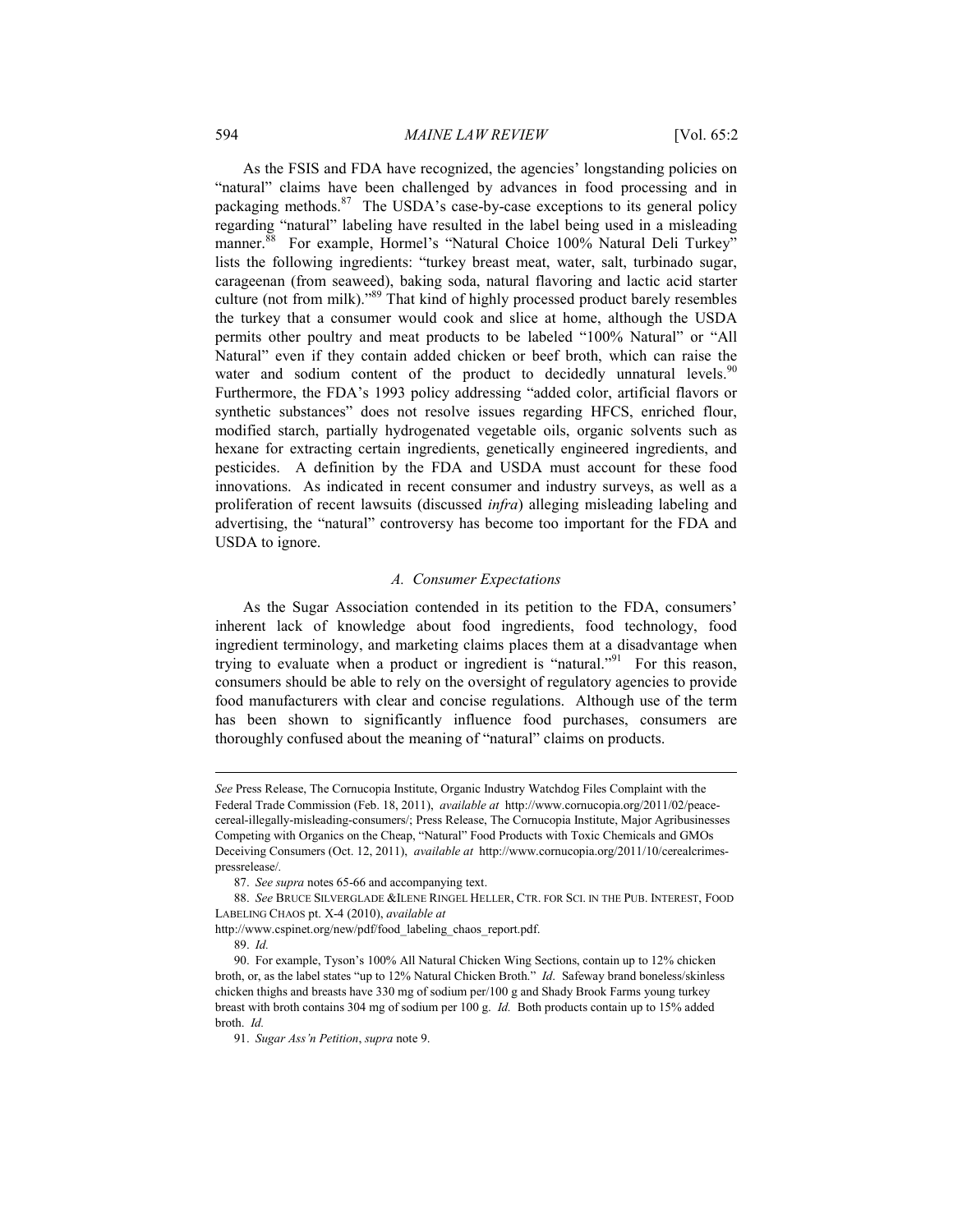For example, the confusion is evident when consumers are asked about preferences regarding "natural" or organic foods. Unlike the term "natural," organic foods are governed by a comprehensive set of requirements. The National Organic Program (NOP)—implemented in 2002 by the U.S. Department of Agriculture (USDA)—holds the industry to strict standards in the production and sale of such foods. The NOP was established by the Organic Foods Production Act of 1990 (OFPA), which "was intended by Congress to create national organic marketing standards, assure consumers that organic foods meet a consistent standard, and facilitate interstate commerce in organic foods."<sup>92</sup> "Organic" refers not only to the food itself, but also to how it was produced.<sup>93</sup> To qualify as organic, crops must be grown without synthetic pesticides (unless that substance is on the National List of Allowed and Prohibited Substances) or bioengineered genes.<sup>94</sup> Organic foods also may not be irradiated.<sup>95</sup> Organic livestock must have access to the outdoors and be raised without antibiotics or growth hormones.<sup>96</sup> All organic production and handling operations must be certified by third parties accredited by the USDA. $97$ 

Despite the far more precise and stringent standard for organic foods, surveys suggest that consumers express a preference for products labeled "natural" over those labeled "organic."<sup>98</sup> While 50% of polled consumers in 2009 said the "natural" label on food was either important or very important to them, only 35% believed "organic" carried the same value.<sup>99</sup> While consumers define the terms in a similar manner, "natural" claims are more strongly associated with the absence of artificial flavors, colors, and preservatives.<sup>100</sup>According to a separate survey of

 <sup>92.</sup> Ricardo Carvajal & Riette van Laack, *Seeing Red over Green: The Fight over "Organic," "Natural," and "Sustainable,"* 18-JUN BUS. L. TODAY 33 (2008-2009).

 <sup>93.</sup> *See* Agricultural Marketing Service, *Organic Standards,* 

http://www.ams.usda.gov/AMSv1.0/ams.fetchTemplateData.do?template=TemplateN&navID=Organic StandardsLinkNOPFAQsHome&rightNav1=OrganicStandardsLinkNOPFAQsHome&topNav=&leftNa v=&page=NOPOrganicStandards&resultType=&acct=nopgeninfo [hereinafter *Organic Standards*].

 <sup>94.</sup> See Agricultural Marketing Service, *About the National List*,

http://www.ams.usda.gov/AMSv1.0/ams.fetchTemplateData.do?template=TemplateJ&navID=AboutNat ionalListLinkNOPOrganicStandards&rightNav1=AboutNationalListLinkNOPOrganicStandards&topNa v=&leftNav=&page=NOPNationalList&resultType=&acct=nopgeninfo.

 <sup>95.</sup> *Organic Standards*, supra note 93.

 <sup>96.</sup> *Id.*

<sup>97.</sup> *See* Agric. Marketing Serv.*, Organic Certification & Accreditation,* USDA (Dec. 31, 2012), http://www.ams.usda.gov/AMSv1.0/ams.fetchTemplateData.do?template=TemplateN&navID=OrgCert LinkNOPOrganicStandards&rightNav1=OrgCertLinkNOPOrganicStandards&topNav=&leftNav=&pag e=NOPAccreditationandCertification&resultType=&acct=nopgeninfo. The regulations require that products labeled: "100% organic" contain only organic ingredients. 7 C.F.R. § 205.102, 205.303 (2010). "Organic" contain at least 95% organic materials. 7 C.F.R. §205.303. Products in this or the first category can (but are not required to) display the USDA Organic seal. *Id.* "Made with organic ingredients" contain 70% to 95% organic ingredients and may list up to three of them. 7 C.F.R. § 205.309. Products with less than 70% organic ingredients may not use the term organic other than to list specific organic ingredients. 7 C.F.R. § 205.305.

 <sup>98.</sup> *Beyond Organic: How Evolving Consumer Concerns Influence Food Purchases*, CONTEXT MARKETING 4 (Oct. 2009), http://www.contextmarketing.com/foodissuesreport.pdf.

 <sup>99.</sup> *Id.*

 <sup>100.</sup> *Where Organic Ends and Natural Begins,* HARTMAN GROUP (2010), http://www.hartmangroup.com/hartbeat/where-organic-ends-and-natural-begins. While 66% of respondents associated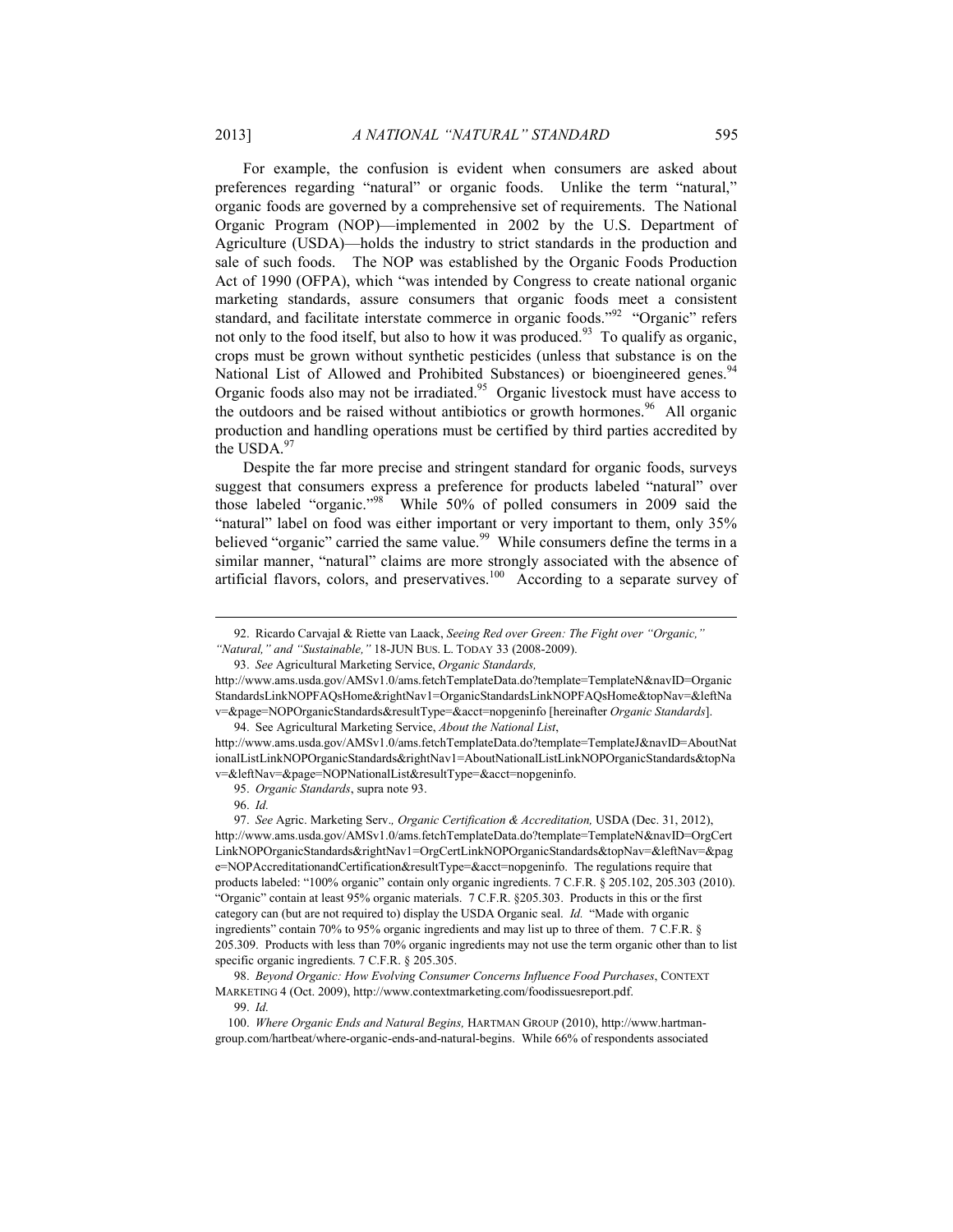1,006 consumers in 2009, 31% of respondents said "100% natural" is the most desirable eco-friendly product label claim, compared to 14% who chose "100% organic."101 A majority of respondents in a 2010 poll erroneously believed the term "natural" implied "absence of pesticides," "absence of herbicides," and "absence of genetically modified foods." 102 The FDA has acknowledged that "[t]he word 'natural' is often used to convey that a food is composed only of substances that are not manmade and is, therefore, somehow more wholesome."<sup>103</sup> These surveys show that marketing of "natural" food has been successful; however, the value of these products has been skewed due to a lack of consistency in the term's use across a wide variety of products that do not meet a discernable standard. The term is used on products such as SunChips, Snapple Juice Drinks, and Tyson Chicken Wings.<sup>104</sup>

#### *B. Controversy in the Courts*

Although the FDA's, USDA's, and FTC's enforcement of misleading "natural" claims has been limited, food company practices may be swayed by a wave of lawsuits filed in recent years. Most of these cases allege that "all natural" marketing claims violate state consumer protection statutes that proscribe false and misleading advertising. The cases generally target four categories of products: products containing high fructose corn syrup (HFCS), products containing genetically modified organisms (GMOs), products containing artificial preservatives, and products processed with chemicals or containing other unnatural ingredients.105 Each of the lawsuits alleges that the defendants are able to charge a premium for their products because the "all natural" claims falsely lead consumers to believe the products do not contain these substances.

For example, since 2007, class action lawsuits have been filed against the makers of AriZona beverages,<sup>106</sup> Snapple Beverage Corp.,<sup>107</sup> ConAgra Healthy

<sup>&</sup>quot;organic" foods with no artificial flavors/color/preservatives, 73% associated "natural" foods with an absence of these additives. *Id*

 <sup>101.</sup> Press Release, The Shelton Grp., National Survey: Green Is Officially Mainstream- But Consumers are Confused, Skeptical About Products, (June 29, 2009), *available at*

http://www.sheltongroupinc.com/press/ecopulse/press\_releases/EcoPulseNewsReleaseNaturalvOrganic. pdf.

 <sup>102.</sup> HARTMAN GROUP, *supra* note 100.

 <sup>103.</sup> Food Labeling: Nutrient Content Claims, General Principles, Petitions, Definition of Terms, 56 Fed. Reg. 60,466 (Nov. 27, 1991).

 <sup>104.</sup> *See* Mike Esterl, *Can This Chip Be Saved?,* WALL ST. J., Mar. 24, 2011, *available at* http://online.wsj.com/article/SB10001424052748704050204576218492608111416.html; SILVERGLADE & HELLER, *supra* note 88, at Part X-3 to X-5.

 <sup>105.</sup> *See* Dawn Goulet, *Confusion in Court Over "All Natural" Claims*, AM. BAR ASS'N (Apr. 30, 2012), http://apps.americanbar.org/litigation/committees/classactions/articles/spring2012-0412-allnatural-labels-mean-marketing.html.

 <sup>106.</sup> *Coyle,* 2011 WL 2147218, at \*1. Plaintiff, representing a putative class action, sued Hornell Brewing and Arizona Beverage Company for "deceptive business practices" because they labeled their products "natural" although they contained high fructose corn syrup ("HFCS").

 <sup>107.</sup> Holk v. Snapple Beverage Corp. 574 F.Supp.2d 447 (D.N.J. 2008). On behalf of a proposed nationwide class, the plaintiffs asserted causes of action for violation of New Jersey's consumer-fraud act, breach of express and implied warranty, and unjust enrichment. *Id.* at 448-49; *see also* Weiner v. Snapple Beverage Corp., No. 07-Civ.-8742, 2011 WL 196930 (S.D.N.Y.Jan. 21, 2011). On behalf of a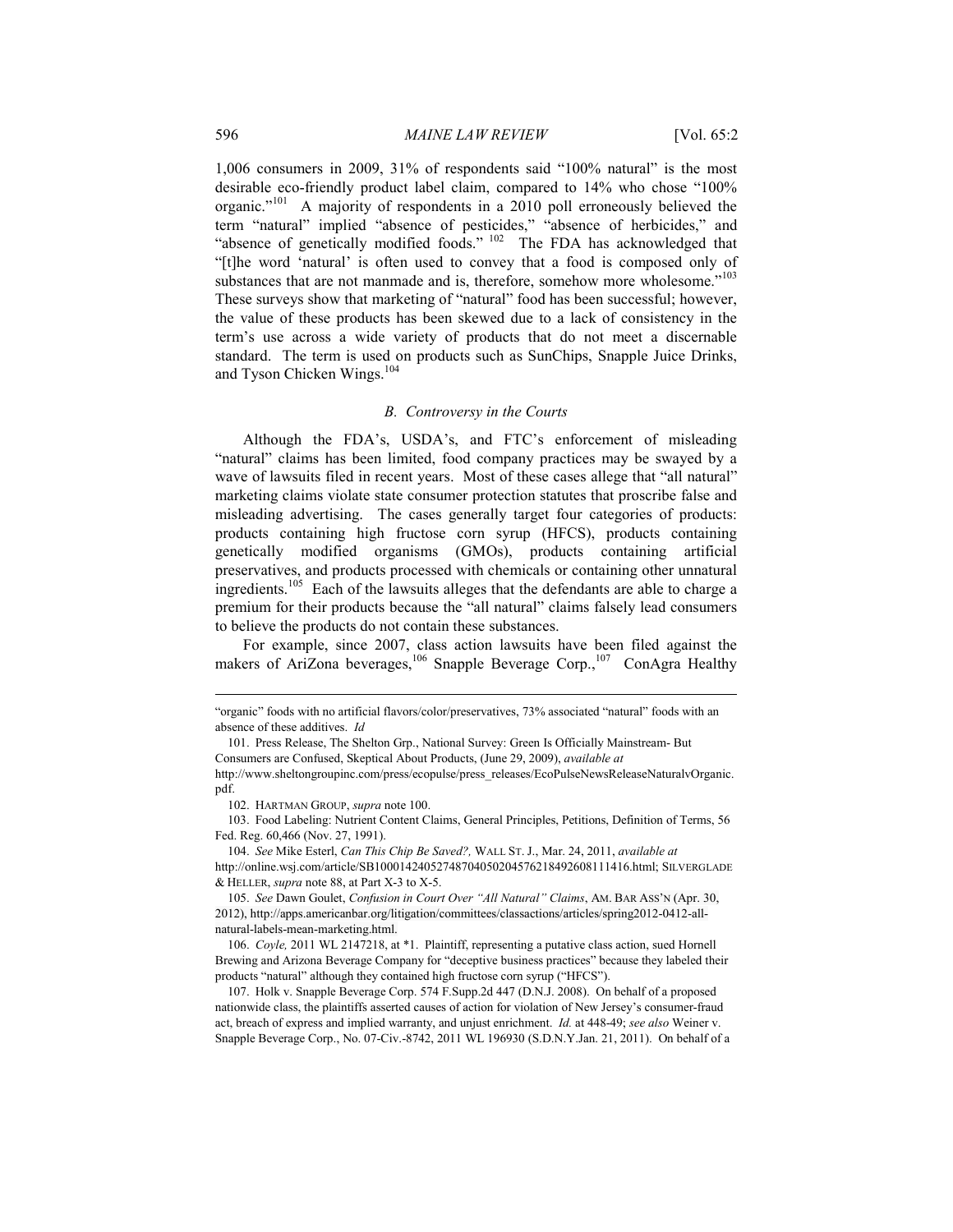Choice pasta sauces, $108$  and General Mills Nature Valley products $109$  for advertising their products as "100% Natural" when they contained HFCS. Specifically, the Snapple class action complaint alleged that HFCS is "a highly processed sugar substitute that does not exist in nature."<sup>110</sup> On behalf of a nationwide class, the plaintiffs in these cases asserted causes of action for violations of state consumer protection acts, breach of express and implied warranty, and unjust enrichment.

The most recent wave of lawsuits has been filed against companies whose products contain GMOs and are advertised as "all natural." For example, class action lawsuits have been filed against General Mills, alleging the company engaged in a widespread marketing campaign to mislead consumers about the nature of the ingredients in its Kix cereals, $^{111}$  against Frito-Lay and Pepsico claiming that the companies' Tostitos and SunChips products were not "made with all natural ingredients" because the corn and oils used to make them were made from genetically modified plants,<sup>112</sup> and similarly, against ConAgra Foods, alleging that the inclusion of genetically modified corn and soy in the Wesson line of cooking oils disqualifies its labeling as "all-natural."113 Most recently, a lawsuit was filed against Pepperidge Farm, Inc., alleging that the company misleads consumers by labeling its Cheddar Goldfish crackers "natural" because they

class of New York purchasers, the complaint asserted claims for violations of New York's deceptive trade practices act, unjust enrichment, and breach of express and implied warranties.Goulet, *supra* note 105. On January 21, 2011, the court granted Snapple's motion for summary judgment, finding the plaintiffs had failed to show that they had paid a premium for the "all natural" label on Snapple beverages. *Id.*

 <sup>108.</sup> Lockwood v. ConAgra Foods, Inc*.*, 597 F.Supp.2d 1028 (N.D. Cal. 2009). The complaint asserted claims for unlawful and deceptive business acts and practices, false advertising, injunctive relief, and restitution on behalf of a class of California consumers. Goulet, *supra* note 105. The parties reached an undisclosed settlement. *Id.*

 <sup>109.</sup> Complaint at 1, McKendrick v. General Mills, No. 12-CV-3919 (N.D. Cal. filed July 26, 2012). The complaint alleged violations of California's Unfair Competition Law, False Advertising Law, and unjust enrichment. *Id.*

 <sup>110.</sup> *See* Goulet, *supra* note 105. As the Center for Science in the Public Interest (CSIP) explains in its report, "[h]igh fructose corn syrup is made through a complex chemical industrial process in which cornstarch molecules are chemically or enzymatically degraded to glucose and oligosaccharides, and then some of the glucose molecules are converted to fructose." SILVERGLADE & HELLER, *supra* note 88, at X-2 to X-3

 <sup>111.</sup> Lewis v. General Mills, Inc., No. BC472451 (Cal. Super. Ct., Los Angeles Co. filed Oct.28, 2011). The lawsuit alleged that General Mills was able to command a premium for its cereals by deceiving customers into believing they are made with "All Natural Corn," when the corn used in the cereals is actually derived from genetically modified plants. Goulet, *supra* note 105. The plaintiffs asserted claims for unlawful, unfair, and fraudulent business practices; deceptive advertising; and breach of express and implied warranties under California law. *Id.*

 <sup>112.</sup> Shake v. Frito-Lay North America, Inc., No. 12-CV-408 (E.D.N.Y.filed Jan. 27, 2012). On behalf of a nationwide class, the plaintiffs asserted causes of action for violations of New York's consumer-fraud and false-advertising laws and breach of express warranty. Goulet, *supra* note 105.

 <sup>113.</sup> Complaint and Demand for Jury Trial, Briseno v. ConAgra Foods, Inc., No. CV11-05379 (C.D. Cal. filed June 28, 2011). The plaintiff alleged breach of express warranty along with claims under California's false advertising law ("FAL"), California's unfair competition law ("UCL"), and California's Consumer Legal Remedies Act ("CLRA"). *Id.*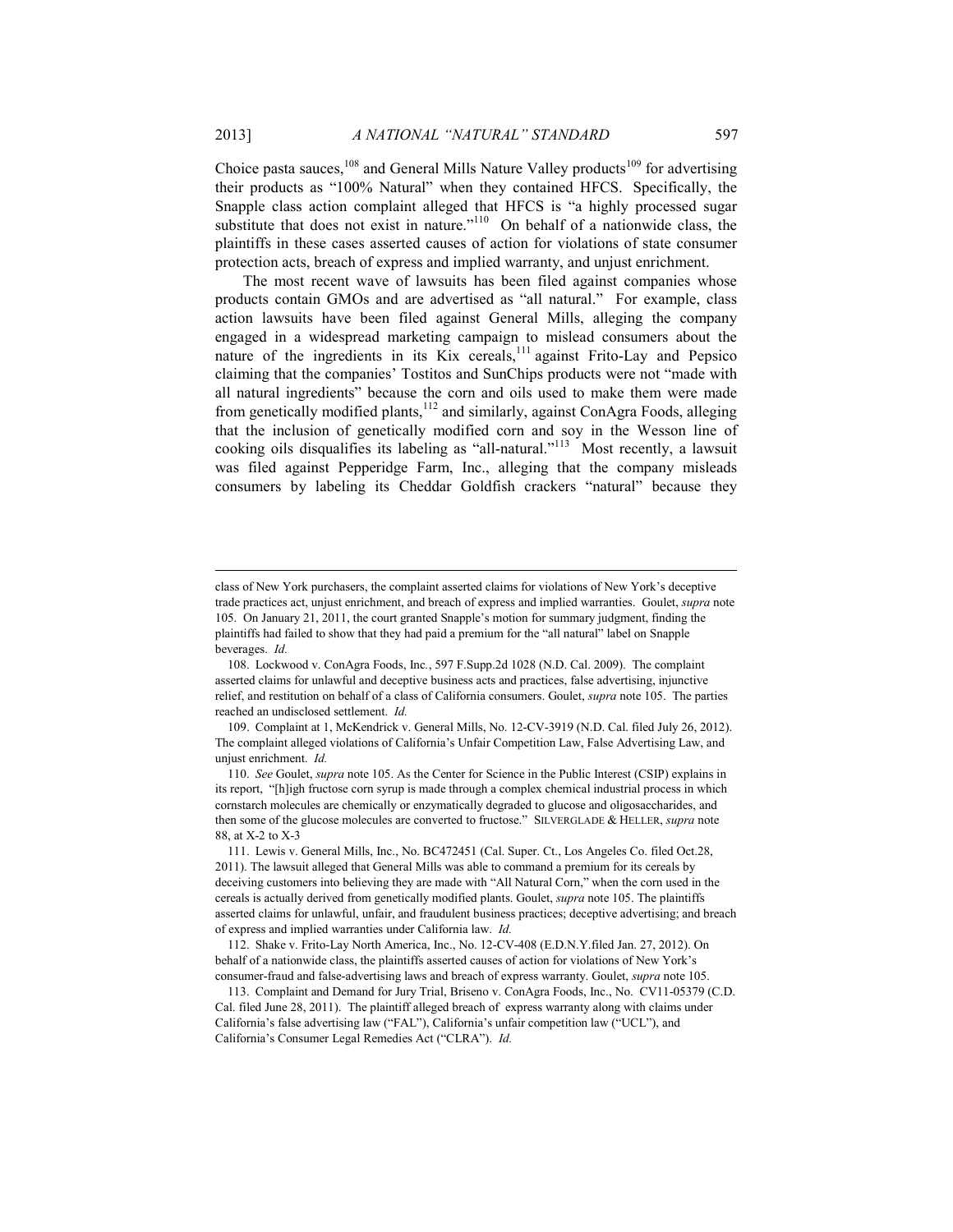contain GMOs.<sup>114</sup> Although the FDA does not recognize any meaningful difference between GMOs and foods developed by traditional plant breeding, and therefore does not require labeling of  $GMOs$ ,<sup>115</sup> these lawsuits allege that  $GMOs$ are inherently unnatural. To support this allegation, several of the lawsuits cite to bioengineering corporation Monsanto's own definition of GMOs, as "[p]lants or animals that have had their genetic makeup altered to exhibit traits *that are not naturally theirs*. In general, genes are taken (copied) from one organism that shows a desired trait and transferred into the genetic code of another organism."116

Several other lawsuits have been filed against companies whose products are labeled "natural" but contain artificial ingredients and preservatives. For example, consolidated complaints against Kashi and Kellogg's alleged that these companies cultivated a wholesome and healthful image by promoting their products as "all natural" or containing "nothing artificial," when the products contained substances like ascorbic acid, calcium pantothenate, calcium phosphates, potassium carbonate, pyridoxine hydrochloride, sodium acid pyrophosphate, sodium phosphates, tocopherols, and/or xanthum gum. $117$  Class-action lawsuits have been filed against Ben & Jerry's Homemade, Inc. on behalf of consumers who purchased Ben & Jerry's "all natural" ice cream products containing alkalized cocoa,<sup>118</sup> against Bear Naked, Inc., alleging that the company's products labeled "100% Pure & Natural" actually contain synthetic ingredients such as potassium carbonate, glycerin, and lecithin,<sup>119</sup> and against South Beach Beverage Co. and Pepsico alleging that the companies market their SoBe beverages as "all natural" when they do not contain juice from any of the fruits described in their names and contain substances created by chemical processing, including ascorbic acid, cyanocobalamin, calcium

 <sup>114.</sup> Class Action Complaint, Bolerjack v. Pepperidge Farm, Inc., No. 12-2918 (D. Colo. filed Nov. 6, 2012). The plaintiff alleged a violation of Colorado's Consumer Protection Act, breach of express warranty and negligent misrepresentation. *Id.*

 *<sup>115.</sup> See Statement of Policy: Foods Derived from New Plant Varieties, 57 Fed. Reg. 22984 (May 29, 1992); Guidance for Industry Voluntary Labeling Indicating Whether Foods Have or Have Not Been Developed Using Bioengineering; Draft Guidance, FDA (Jan. 2001),* 

*http://www.fda.gov/food/guidancecomplianceregulatoryinformation/guidancedocuments/foodlabelingnu trition/ucm059098.htm.*

 <sup>116.</sup> *See* Complaint and Demand for Jury Trial, Briseno v. ConAgra Foods, Inc., No. CV11-05379 (C.D. Cal. filed June 28, 2011); *Glossary*, MONSANTO

http://www.monsanto.com/newsviews/Pages/glossary.aspx#g (last visited Mar. 28, 2013) [emphasis added].

 <sup>117.</sup> Bates v. Kashi Co., No. 11-CV-1967 (S.D. Cal. filed Aug 24, 2011). The plaintiffs asserted claims for violation of the Magnuson Moss Warranty Act; false advertising; unlawful, unfair, and fraudulent business practices; and common-law fraud under California law. Goulet, *supra* note 105.

 <sup>118.</sup> Astiana v. Ben & Jerry's Homemade, Inc., No. 10-CV-4387 (N.D. Cal. filed Sept. 29, 2010). The complaint asserted claims for unlawful, unfair, and fraudulent business practices; deceptive advertising; and unjust enrichment under California law. Goulet, *supra* note 105. According to the complaint, alkalized cocoa is "a non-natural processed ingredient" containing "potassium carbonate, a man made, synthetic ingredient." *Id.*

 <sup>119.</sup> Thurston v. Bear Naked, Inc., No. 11-CV-4678 (N.D. Cal. filed Sept.21, 2011). On behalf of a nationwide class, the plaintiffs asserted causes of action for common-law fraud; unfair, unlawful, and deceptive business practices; false advertising; and unjust enrichment under California law. Goulet, *supra* note 105.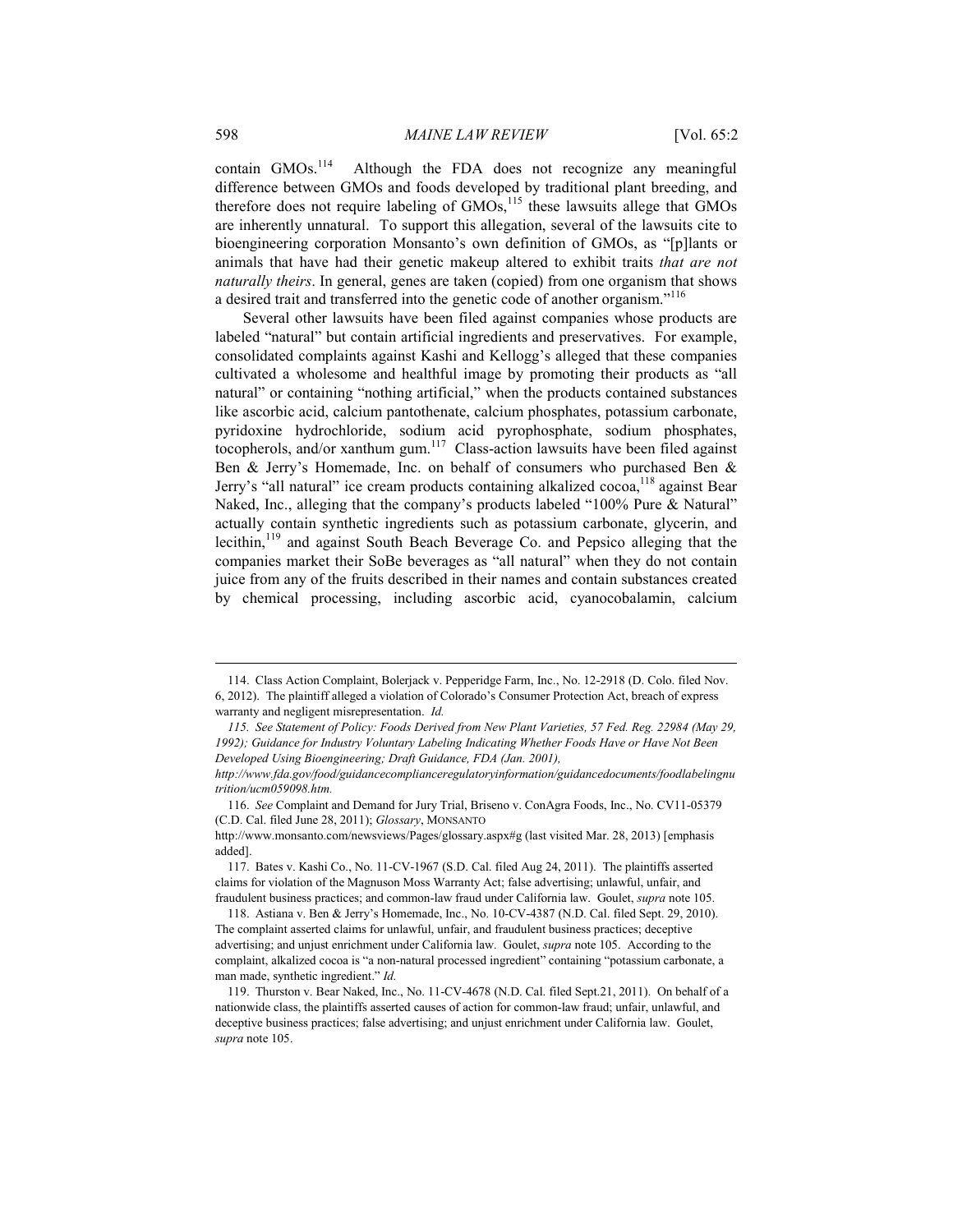pantothenate, niacinamide, and pyridoxine hydrochloride.<sup>120</sup> More recently, lawsuits allege that Jamba Juice mislabeled its smoothie kits "all natural" when they contain "unnaturally processed, synthetic and/or non-natural ingredients" including ascorbic acid, citric acid, xantham gum, and steviol glycosides,<sup>121</sup> and that Hansen's Diet Sodas with "all natural flavors" are misbranded because they contain artificial sweeteners.<sup>122</sup>

#### IV. ACHIEVING A UNIFIED AND COMPREHENSIVE DEFINITION

In the absence of agency action, consumers have attempted to influence the food industry by filing lawsuits alleging misleading advertising and labeling of "natural" products, and the food industry is attempting to prevent inconsistent use of the term by proposing self-regulation. For example, the Natural Products Association  $(NPA)^{123}$  is developing standards for use of the word "natural" in food marketing to "give consumers confidence that foods featuring the seal adhere to a clear set of standards."124 Although a detailed discussion of the merits of "natural" food lawsuits and self-regulation proposals $125$  are beyond the scope of this essay, these efforts signal demand for a uniform, consistent definition of the term. To achieve this, the FDA and USDA should adopt unified, formal regulations governing use of the "natural" claim. The following is an overview of the key points that should inform the development of a uniform and effective "natural" policy.

Although the USDA has been praised for providing a more specific policy statement regarding "natural," its task is easier than the FDA's. The USDA regulates only 20% of the food supply, and most of its products (meat, poultry, and processed eggs) contain only a single ingredient.<sup>126</sup> Meanwhile, 80% of the U.S. food supply, which equates to \$417 billion worth of domestic food and \$49 billion worth of imported foods, $127$  is regulated by the FDA. These products vary considerably, and include fresh fruits and vegetables, dairy, baked products,

 <sup>120.</sup> Hairston v. S. Beach Beverage Co., No. 12-CV-1429 (C.D. Cal., filed Feb. 21, 2012). The case asserts, on behalf of a California class, causes of action for false advertising and unlawful, unfair, and deceptive trade practices under California law. Goulet, *supra* note 105.

 <sup>121.</sup> Anderson v. Jamba Juice Co., No. 12-CV-01213 (N.D. Cal. filed Mar. 12, 2012).

 <sup>122.</sup> Viggiano v. Hansen Natural Corp., No. 12-CV-10747 (C.D. Cal. filed Dec. 17, 2012).

 <sup>123.</sup> Founded in 1936, the Natural Products Association is the nation's largest and oldest nonprofit organization dedicated to the natural products industry. NPA represents over 1,900 members accounting for more than 10,000 retail, manufacturing, wholesale, and distribution locations of natural products, including foods, dietary supplements, and health/beauty aids. *About the Natural Products Association*, NATURAL PROD. ASS'N,

http://www.npainfo.org/NPA/About\_NPA/NPA/AboutNPA/AbouttheNaturalProductsAssociation.aspx? hkey=8d3a15ab-f44f-4473-aa6e-ba27ccebcbb8 (last visited Feb. 10, 2013).

 <sup>124.</sup> Elaine Watson, *NPA Weighs Into 'Natural' Debate as Natural Seal Initiative for Food Gathers Pace*, NUTRA INGREDIENTS-USA (Nov. 7, 2011), http://www.nutraingredients-

usa.com/Regulation/NPA-weighs-into-natural-debate-as-Natural-Seal-initiative-for-food-gathers-pace.

 <sup>125.</sup> Self-regulation of the food industry's use of "natural" claims will be discussed in a forthcoming article.

 <sup>126.</sup> *See FDA, USDA, NOAA Statements on Food Safety*, FDA (2011),

http://www.fda.gov/newsevents/publichealthfocus/ucm248257.htm.

 <sup>127.</sup> *2012 Annual Report on Food Facilities, Food Imports, and FDA Foreign Offices*, FDA (Aug. 2012), http://www.fda.gov/Food/FoodSafety/FSMA/ucm315486.htm.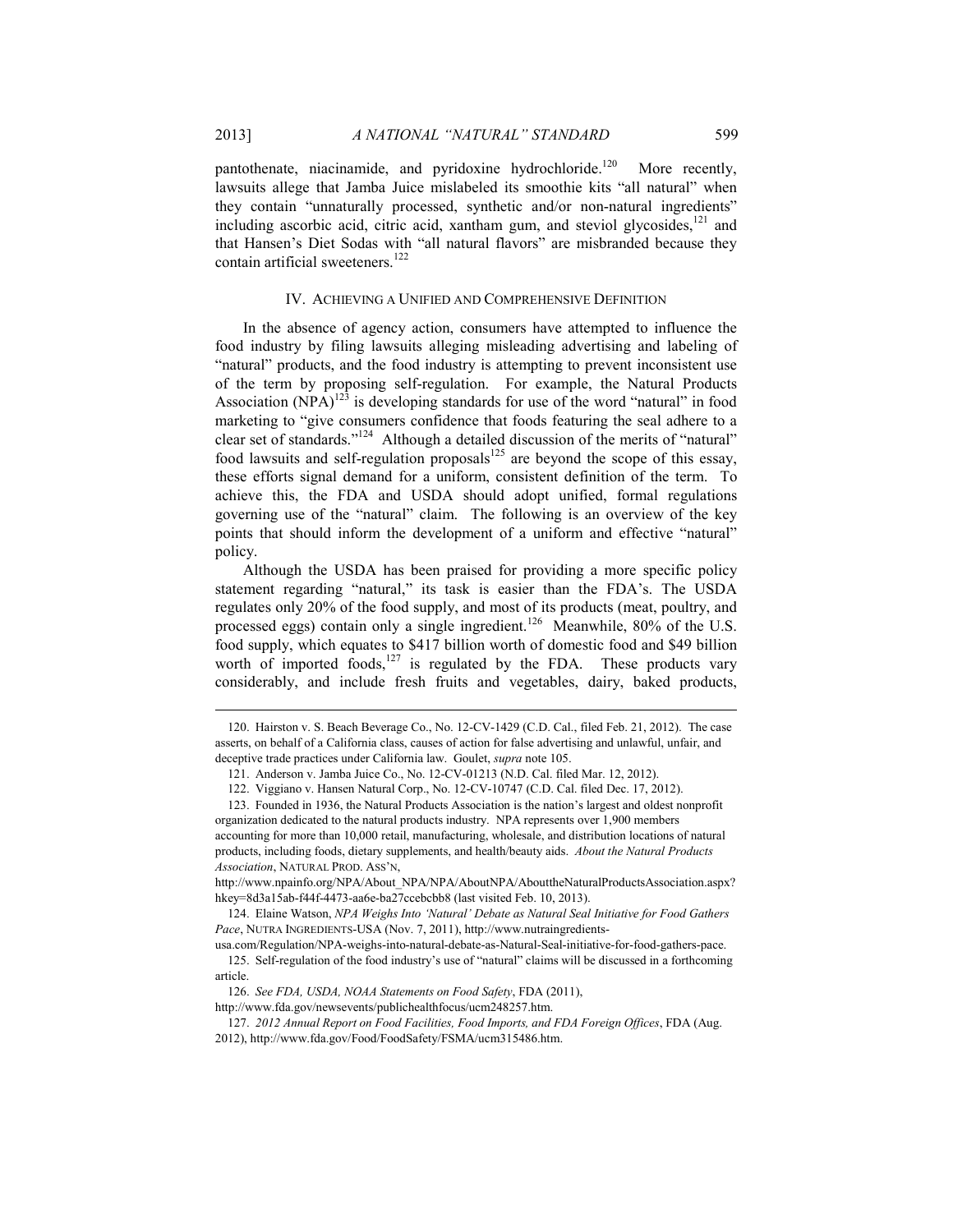seafood, etc.<sup>128</sup>

The oversight of labeling by the FDA and USDA also differs. Although the USDA pre-approves labels on foods under its jurisdiction, the FDA does not. Therefore, it is much more likely that misleading "natural" claims on USDA products would never reach store shelves. Because the FDA regulates a significant percentage of the nation's food supply, does not pre-approve labels, oversees a vastly more varied assortment of products, and has a more vague "natural" policy, the following discussion will focus on reforms to be undertaken by the FDA.

#### *A. Processing of the Food Product*

 The FDA's informal policy states that "natural" means merely "that nothing artificial or synthetic (including colors regardless of source) is included in, or has been added to, the product that would not normally be expected to be there."<sup>129</sup> This policy fails to address the effect processing and other recent food technology advances have on the "naturalness" of the food. In contrast, the USDA's policy defines "natural" as meaning that "(1) the product does not contain any artificial flavor or flavoring, coloring ingredient, or chemical preservative (as defined in 21 CFR 101.22), or any other artificial or synthetic ingredient; and (2) the product and its ingredients *are not more than minimally processed*."130 The USDA further explains what constitutes "minimal processing."<sup>131</sup> As the Sugar Association has advocated, the FDA should amend and formalize its policy to include not only what it means for an ingredient to be "natural," but also whether certain processes render the product *unnatural*. This would help to harmonize the FDA and USDA policies.

Although a substance can be found in nature, it should not qualify for a "natural" claim when manufactured by extraordinary processing means that divorce a product from its naturally occurring state.<sup>132</sup> This approach has been adopted by several other countries. For example, the Canadian Food Inspection Agency defines "natural" to include a list of processes that do or do not alter food significantly enough to affect its labeling as "natural."<sup>133</sup> Canada uses two

l

 132. *See Sugar Ass'n Petition, supra* note 9, at 7. The petition discusses the National Advertising Division (NAD) of the Council of Better Business Bureau "Tom's of Maine" case (No. 3470 June 1, 1998) in which NAD concluded that it was misleading for Tom's of Maine to advertise its product as natural. A competitor of the manufacturer had questioned whether the product was natural based on one of the product's ingredients. *Id.* While Tom's of Maine argued that the ingredient in question existed in nature, the assertion was found to be misleading because the ingredient in question underwent extensive processing to obtain the final product." *Id.*

 133. Canada has two requirements for "natural" food: "A "natural" food or ingredient of a food is not expected to contain, or to ever have contained, an added vitamin, mineral nutrient, artificial flavoring agent or food additive. A "natural" food or ingredient of a food does not have any constituent or fraction thereof removed or significantly changed, except the removal of water." *Chapter 4-* 

 <sup>128.</sup> FDA, *supra* note 126.

 <sup>129.</sup> Food Labeling: Nutrient Content Claims, General Principles Petitions, Definition of Terms, 56 Fed. Reg. 60,421, 60,466 (proposed Nov. 27, 1991) (to be codified at 21 C.F.R. pts. 5, 101, and 105).

 <sup>130.</sup> *Labeling Policy Book*, *supra* note 58 (emphasis added).

 <sup>131.</sup> According to the USDA, "minimal processing" refers to "those traditional processes used to make food edible or to preserve it or to make it safe for human consumption, e.g., smoking, roasting, freezing, drying, and fermenting, or (b) those physical processes which do not fundamentally alter the raw product and/or which only separate a whole, intact food into component parts, e.g., grinding meat, separating eggs into albumen and yolk, and pressing fruits to produce juices." *Id.*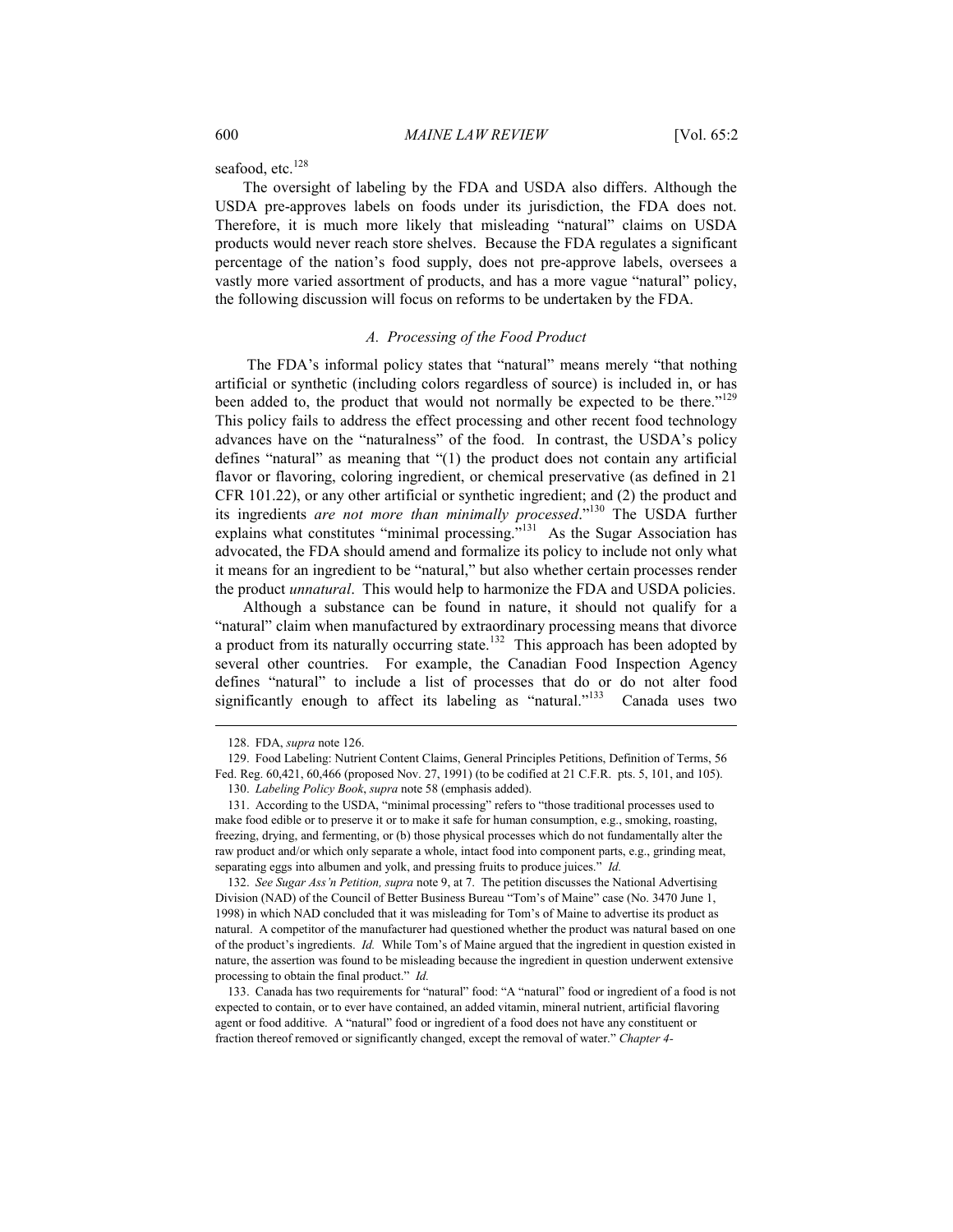processing standards to help define "natural." Simply put, food created through processing that has a minimum alteration effect is considered to be "natural" food, and food created through processing that has a maximum alteration effect is considered unnatural.<sup>134</sup> Israel similarly adheres to a list of processes that may be used to generate "natural" food.<sup>135</sup> The United Kingdom's Food Standards Agency<sup>136</sup> developed regulations for applying the term "natural" to food.<sup>137</sup> Like the standards developed by Canada and Israel, the U.K.'s definition of "natural" refers to the use of certain permissible food processes.<sup>138</sup>

#### *B. HFCS, GMOs, and Preservatives: Understanding Consumer Expectations*

Furthermore, as the lawsuits discussed above illustrate, the current FDA and USDA policies are deficient in dealing with food technologies that have become mainstream since the 1980s and 1990s, when these policies were established. Therefore, a comprehensive and effective "natural" policy must address the "naturalness" of HFCS, $^{139}$  GMOs, $^{140}$  and preservatives. To shape the definition and resulting policy, both agencies should undertake rulemaking that focuses on consumer expectations. The FDA, in considering "natural" to mean "that nothing artificial or synthetic (including colors regardless of source) is included in, or has been added to, the product *that would not normally be expected to be there*,"<sup>141</sup> has recognized the importance of consumer expectation to the inquiry of whether a "natural" label is misleading. Therefore, what a consumer would reasonably

*Composition, Quality, Quantity, and Origin Claims*, *4.7 Nature, Natural*, CAN. FOOD INSPECTION AGENCY (Nov. 15, 2012), http://www.inspection.gc.ca/english/fssa/labeti/guide/ch4ae.shtml. 134. *Id.*

 <sup>135.</sup> Gilad Shachar, *Food and Agricultural Import Regulations and Standards- Narrative. FAIRS Country Report*, USDA FOREIGN AGRIC. SERV. (July 26, 2010),

http://gain.fas.usda.gov/Recent%20GAIN%20Publications/Food%20and%20Agricultural%20Import%2 0Regulations%20and%20Standards%20-%20Narrative\_Tel%20Aviv\_Israel\_7-26-2010.pdf [hereinafter *GAIN Report*]. Israel's definition of "natural" is: "[A] single food product or its fragment, which is not a blend of foods, which is free of additional ingredients and which has not passed different processes from the processes [this list considers natural]." *Id.*

 <sup>136.</sup> *About Us*, FOOD STANDARDS AGENCY, (Dec. 9, 2010),

http://collections.europarchive.org/tna/20101209122142/http://www.food.gov.uk/aboutus/.

 <sup>137.</sup> *Criteria for the use of the terms Fresh, Pure, Natural etc.*, FOOD STANDARDS AGENCY 15-19 (July 2008), http://www.food.gov.uk/multimedia/pdfs/markcritguidance.pdf.

 <sup>138.</sup> *Id.* The definition for "natural" is: "[A] single ingredient or compound food to which nothing non- "natural" is added. *Id*. at 19. It also is "[n]ot interfered with by man by use of chemicals; [n]ot interfered with by man by use of technology or not normally consumed by man; [n]ot interfered with by man in that treated only with processes that are traditionally used in food preparation, including fermentation. *Id.*

 <sup>139.</sup> *See* Schlosser, *supra* note 84 (arguing that the FDA should ban use of HFCS in food and beverages labeled "natural").

 <sup>140.</sup> *See* Erik Benny, *"Natural" Modifications: The FDA's Need to Promulgate an Official Definition of "Natural" That Includes Genetically Modified Organisms*, 80 GEO. WASH. L. REV. 1504 (2012) (arguing that the FDA's definition of "natural" should permit foods produced from GMOs to be labeled as "natural").

 <sup>141.</sup> Food Labeling: Nutrient Content Claims, General Principles Petitions, Definition of Terms, 56 Fed. Reg. at 60,466 (emphasis added).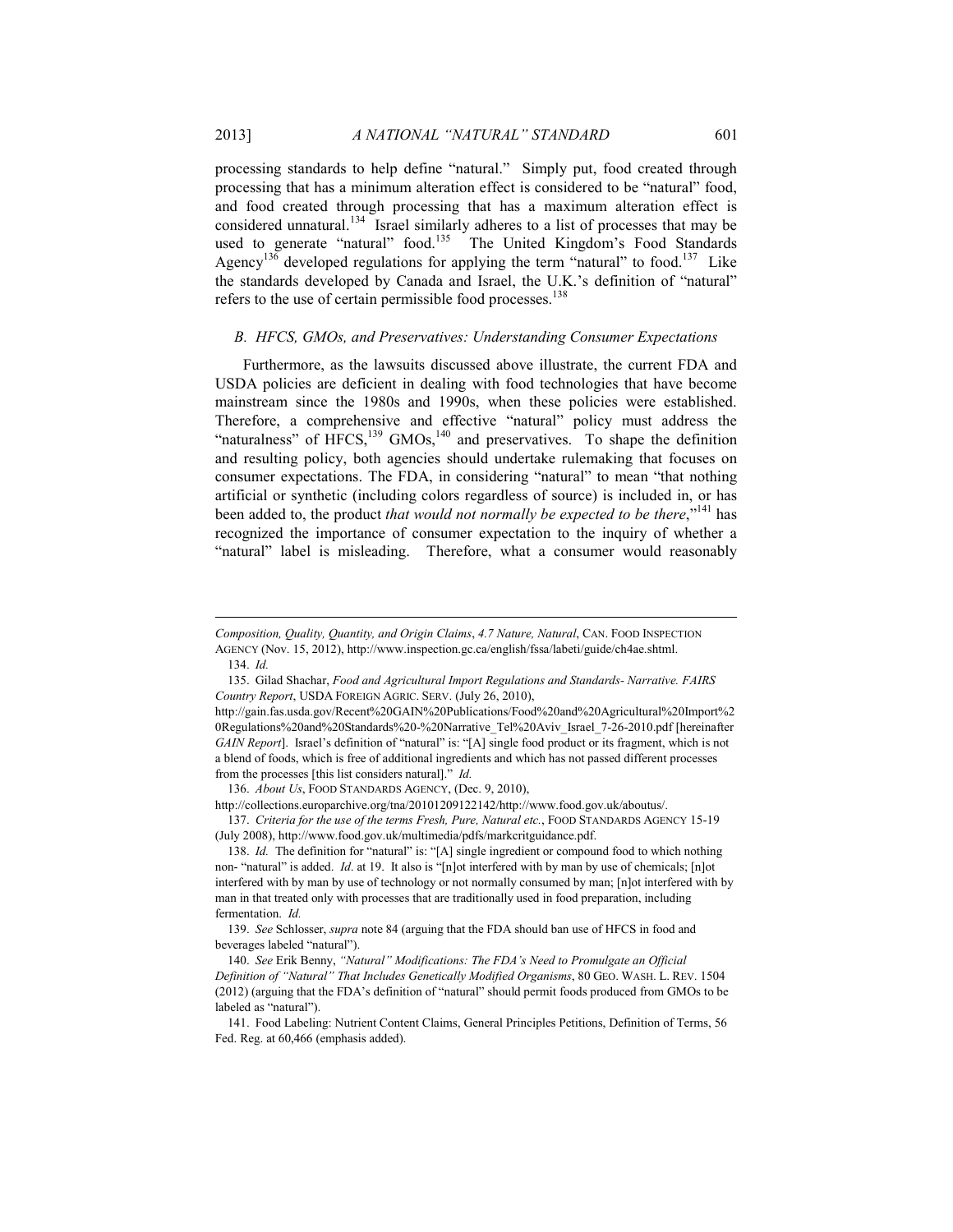expect to be "natural" should be considered when devising the definition.<sup>142</sup> A California district court recently highlighted this issue in a class action lawsuit against Dreyer's Grand Ice Cream.<sup>143</sup> The court refused to dismiss state law claims alleging that Haagen-Dazs ice cream was falsely advertised as "All Natural Ice Cream," although it contained cocoa alkalized with potassium carbonate, a substance alleged to be artificial or synthetic.<sup>144</sup> Among other things, Dreyer's argued that "because potassium carbonate is commonly used as an alkalizing agent ... nothing artificial or synthetic has been used in its ice cream."<sup>145</sup> The court found this argument problematic: "even if potassium carbonate is commonly used, that does not necessarily mean that a reasonable consumer would expect it to be used—*i.e.*, normally used does not necessarily imply normally expected; a reasonable consumer may not have the same knowledge as, *e.g.*, a commercial manufacturer."<sup>146</sup> Likewise, the FDA should clarify that the presence of an artificial, synthetic, or heavily processed substance is compatible with a "natural" claim only if one can demonstrate that *consumers* normally expect the substance to be present.<sup>147</sup>

## *C. Detailed Criteria or More Descriptive Labels*

To deal with the variety of products regulated by the FDA, the Agency could create detailed criteria for different types of products, such as dairy, fruits and vegetables, grain products, main dishes, seafood, and miscellaneous products.<sup>148</sup> Alternatively, the Agency could implement a policy similar to that of the USDA, which requires that the use of the term "natural," be "accompanied by a brief statement . . . explain[ing] what is meant by the term," and providing additional guidance regarding what forms of processing are too "severe" to be considered minimal.<sup>149</sup> Therefore, in the absence of a formal definition, the FDA should require companies to qualify all "natural" claims by explaining how the company defines "natural" and how the product meets the criteria. If a label will be used, it must be explained in detail so that consumers cannot misunderstand the claim. By requiring such clarification, "natural" will be understood in its particular context (i.e.—the particular product and the other information on the label).

 <sup>142.</sup> Haagen-Dazs has attempted to focus on consumer expectations in formulating its "natural" Haagen-Dazs 5 ingredient ice cream. *See* Kampffmeyer Food Innovation, *supra* note 5 at 68-69 (quoting Laura Blue, *Why? Why did Haagen Dazs Want to Launch Five?"*, TIME HEALTHLAND (Aug. 7, 2009), http://healthland.time.com/2009/08/07/simple-ingredients*/*. The company has adopted a policy called "kitchen friendly" which means they do not use ingredients that would not be found in a consumer's "well-stocked home pantry." *Id.*

 <sup>143.</sup> Astiana v. Dreyer's Grand Ice Cream, Inc., Nos. C-11-2910 EMC, C-11-3164 EMC, 2012 WL 2990766 (N.D. Cal. July 20, 2012).

 <sup>144.</sup> *Id.* at \*11.

 <sup>145.</sup> *Id.*

 <sup>146.</sup> *Id.*

 <sup>147.</sup> *Id.*

 <sup>148.</sup> *See* April L. Farris, *The "Natural" Aversion: The FDA's Reluctance to Define a Leading Food-Industry Marketing Claim, and the Pressing Need For a Workable Rule*, 65 FOOD & DRUG L.J. 403, 421-22 (2010) (proposing that the FDA create different standards for different food categories, as it did for "healthy" claims).

 <sup>149.</sup> *Labeling Policy Book*, *supra* note 58.